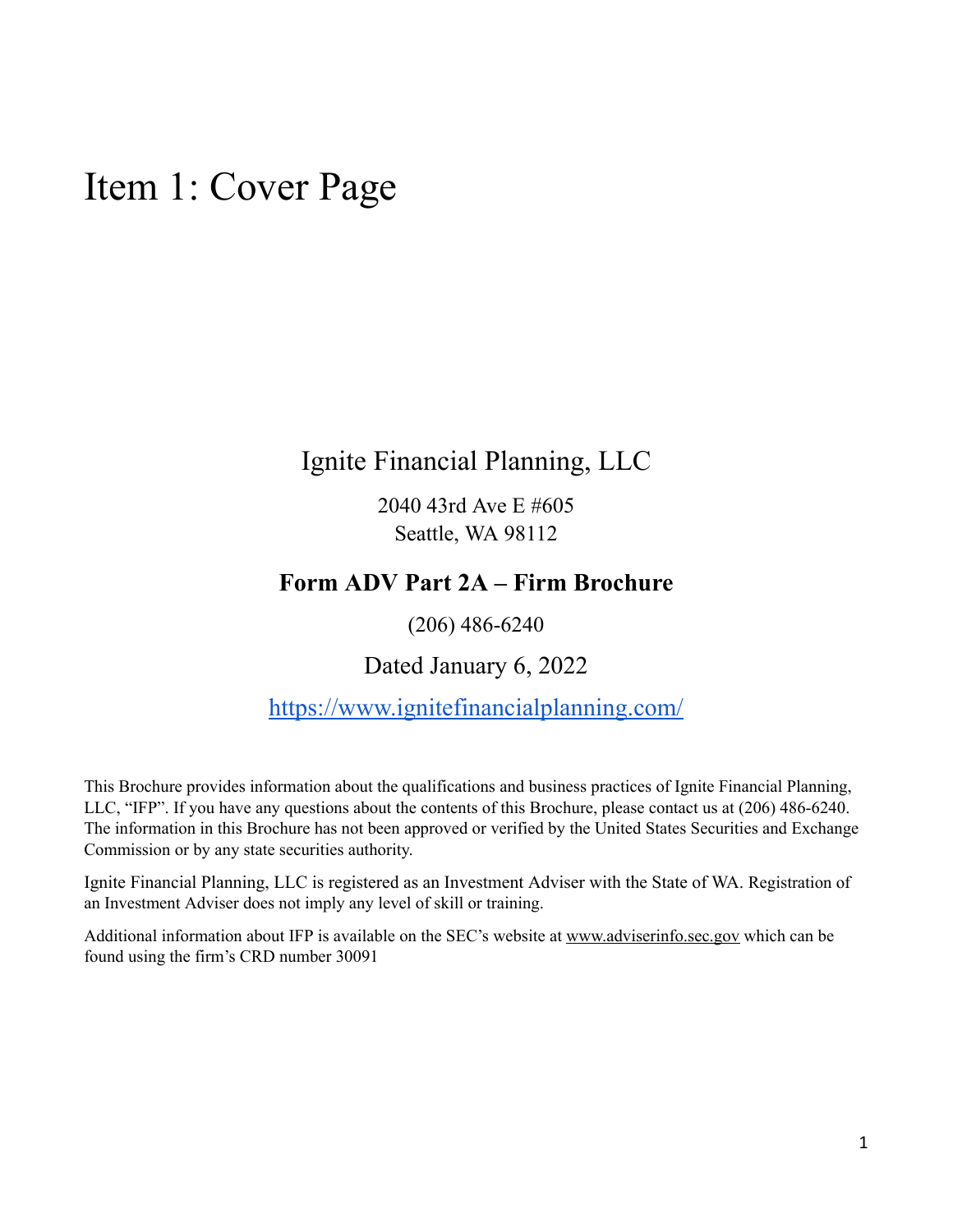## <span id="page-1-0"></span>Item 2: Material Changes

Since the previous annual filing of this ADV Brochure for IFP on January 13, 2021, the following material changes have been made to this version of the brochure:

- Item 4 & 5: We have updated Investment Management Services to include the management of certain held away assets through a third party technology platform and order management system.
- Item 5: We have updated the fee schedules for investment management, financial planning, and tax preparation.
- Item 5, 8, & 12: We have added additional language disclosing the management of digital assets through Flourish Crypto and the risks associated with investing in digital assets. We have also disclosed in Item 5 the nature of the fees and expenses associated with digital asset investing.
- Item 12: We have disclosed an additional custodian, Altruist.

### Future Changes

From time to time, we may amend this Disclosure Brochure to reflect changes in our business practices, changes in regulations, and routine annual updates as required. Either this complete Disclosure Brochure or a Summary of Material Changes shall be provided to each Client annually and if a material change occurs in the business practices of Ignite Financial Planning, LLC.

At any time, you may view the current Disclosure Brochure online at the SEC's Investment Adviser Public Disclosure website at [http://www.adviserinfo.sec.gov](http://www.adviserinfo.sec.gov/) by searching for our firm name or by our CRD number 300910.

You may also request a copy of this Disclosure Brochure at any time, by contacting us at (206) 486-6240.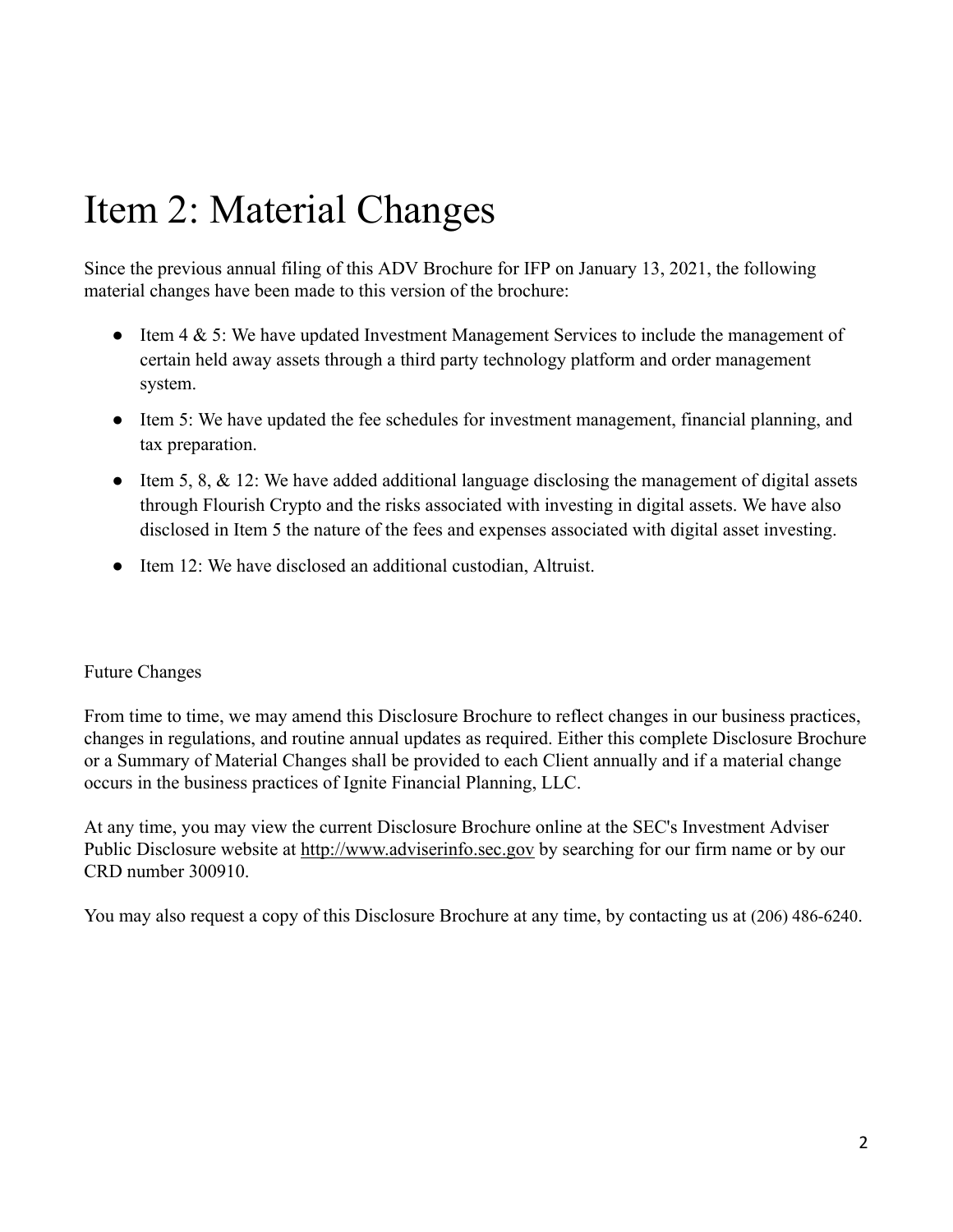## <span id="page-2-0"></span>Item 3: Table of Contents

## **Contents**

| <b>Item 1: Cover Page</b>                                                                      | $\mathbf{1}$            |
|------------------------------------------------------------------------------------------------|-------------------------|
| <b>Item 2: Material Changes</b>                                                                | $\boldsymbol{2}$        |
| <b>Item 3: Table of Contents</b>                                                               | 3                       |
| <b>Item 4: Advisory Business</b>                                                               | $\overline{\mathbf{4}}$ |
| <b>Item 5: Fees and Compensation</b>                                                           | 8                       |
| Item 6: Performance-Based Fees and Side-By-Side Management                                     | 11                      |
| <b>Item 7: Types of Clients</b>                                                                | 11                      |
| Item 8: Methods of Analysis, Investment Strategies and Risk of Loss                            | 12                      |
| Item 9: Disciplinary Information                                                               | 14                      |
| Item 10: Other Financial Industry Activities and Affiliations                                  | 15                      |
| Item 11: Code of Ethics, Participation or Interest in Client Transactions and Personal Trading | 15                      |
| <b>Item 12: Brokerage Practices</b>                                                            | 16                      |
| <b>Item 13: Review of Accounts</b>                                                             | 18                      |
| Item 14: Client Referrals and Other Compensation                                               | 18                      |
| Item 15: Custody                                                                               | 19                      |
| <b>Item 16: Investment Discretion</b>                                                          | 19                      |
| <b>Item 17: Voting Client Securities</b>                                                       | 19                      |
| <b>Item 18: Financial Information</b>                                                          | 20                      |
| Item 19: Requirements for State-Registered Advisers                                            | 20                      |
| Form ADV Part 2B - Brochure Supplement                                                         | 24                      |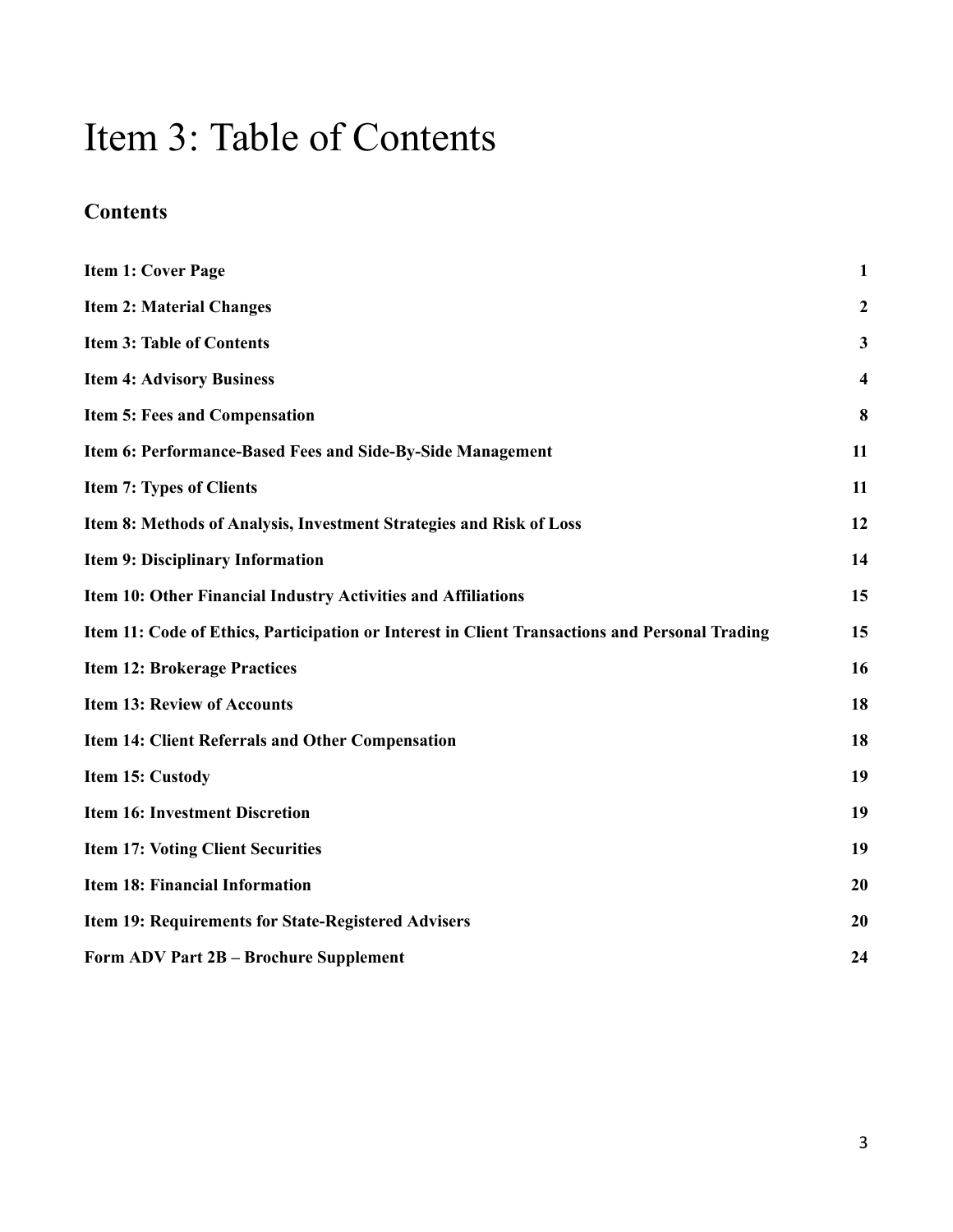## <span id="page-3-0"></span>Item 4: Advisory Business

## **Description of Advisory Firm**

Ignite Financial Planning, LLC is registered as an Investment Adviser with the State of WA. We were founded in February, 2019 and became registered as an investment adviser in June of 2019. Riley Poppy is the principal owner of IFP.

## **Types of Advisory Services**

### **Investment Management Services**

We are in the business of managing individually tailored investment portfolios. Our firm provides continuous advice to a client regarding the investment of client funds based on the individual needs of the client. Through personal discussions in which goals and objectives based on a client's particular circumstances are established, we develop a client's personal investment policy or an investment plan with an asset allocation target and create and manage a portfolio based on that policy and allocation targets. We may also review and discuss a client's prior investment history, as well as family composition and background as part of establishing the client's goals, objectives, and investment plan.

For managed assets not held at our primary custodian, we leverage a third party technology platform and their order management system in order to regularly review the available investment options in these accounts, monitor them, and rebalance and implement appropriate investment strategies on behalf of the client. These accounts typically include 401(k), 403(b), 457(b), HSA, and 529 accounts in addition to other managed assets that the client is currently unable to move under our custodian's platform. The platform allows us to avoid being considered to have custody of Client funds since we do not have direct access to Client log-in credentials to affect trades. We are not affiliated with the platform in any way and receive no compensation from them for using their platform. A link will be provided to the Client allowing them to connect an account(s) to the platform. Once the Clients account is connected to the platform, Adviser will review the current account allocations. When deemed necessary, the Adviser will rebalance the account considering client investment goals and risk tolerance, and any change in allocations will consider current economic and market trends. The goal is to improve account performance over time, minimize loss during difficult markets, and manage internal fees that harm account performance. Client account(s) will be reviewed at least quarterly and allocation changes will be made as deemed necessary.

Account supervision is guided by the stated objectives of the client (e.g., maximum capital appreciation, growth, income, or growth, and income), as well as tax considerations. Clients may impose reasonable restrictions on investing in certain securities, types of securities, or industry sectors. Fees pertaining to this service are outlined in Item 5 of this brochure.

### **Financial Planning**

We provide financial planning services on topics such as retirement planning, risk management, college savings, cash flow, debt management, work benefits, and estate and incapacity planning.

Financial planning is a comprehensive evaluation of a client's current and future financial state by using currently known variables to predict future cash flows, asset values, and withdrawal plans. The key defining aspect of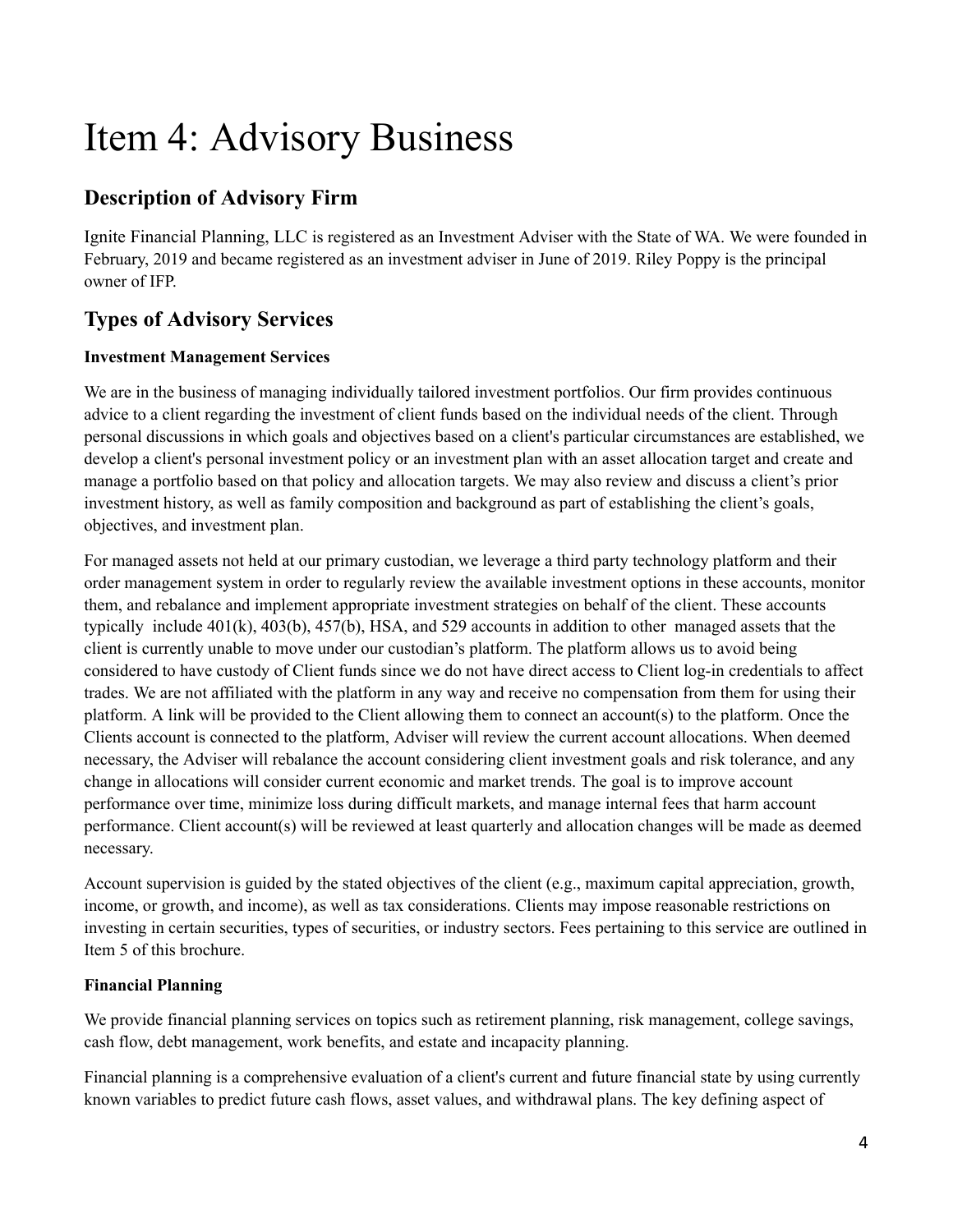financial planning is that through the financial planning process, all questions, information, and analysis will be considered as they affect and are affected by the entire financial and life situation of the client. Clients purchasing this service will receive a written or an electronic report, providing the client with a detailed financial plan designed to achieve his or her stated financial goals and objectives.

In general, the financial plan will address any or all of the following areas of concern. The client and advisor will work together to select the specific areas to cover. These areas may include, but are not limited to, the following:

- **Business Planning:** We provide consulting services for clients who currently operate their own business, are considering starting a business, or are planning for an exit from their current business. Under this type of engagement, we work with you to assess your current situation, identify your objectives, and develop a plan aimed at achieving your goals.
- **Cash Flow and Debt Management**: We will conduct a review of your income and expenses to determine your current surplus or deficit along with advice on prioritizing how any surplus should be used or how to reduce expenses if they exceed your income. Advice may also be provided on which debts to pay off first based on factors such as the interest rate of the debt and any income tax ramifications. We may also recommend what we believe to be an appropriate cash reserve that should be considered for emergencies and other financial goals, along with a review of accounts (such as money market funds) for such reserves, plus strategies to save desired amounts.
- **College Savings**: Includes projecting the amount that will be needed to achieve college or other post-secondary education funding goals, along with advice on ways for you to save the desired amount. Recommendations as to savings strategies are included, and, if needed, we will review your financial picture as it relates to eligibility for financial aid or the best way to contribute to grandchildren (if appropriate).
- **Employee Benefits Optimization**: We will provide review and analysis as to whether you, as an employee, are taking the maximum advantage possible of your employee benefits. If you are a business owner, we will consider and/or recommend the various benefit programs that can be structured to meet both business and personal retirement goals.
- **Estate Planning**: This usually includes an analysis of your exposure to estate taxes and your current estate plan, which may include whether you have a will, powers of attorney, trusts, and other related documents. Our advice also typically includes ways for you to minimize or avoid future estate taxes by implementing appropriate estate planning strategies such as the use of applicable trusts. We always recommend that you consult with a qualified attorney when you initiate, update, or complete estate planning activities. We may provide you with contact information for attorneys who specialize in estate planning when you wish to hire an attorney for such purposes. From time-to-time, we will participate in meetings or phone calls between you and your attorney with your approval or request.
- **Financial Goals**: We will help clients identify financial goals and develop a plan to reach them. We will identify what you plan to accomplish, what resources you will need to make it happen, how much time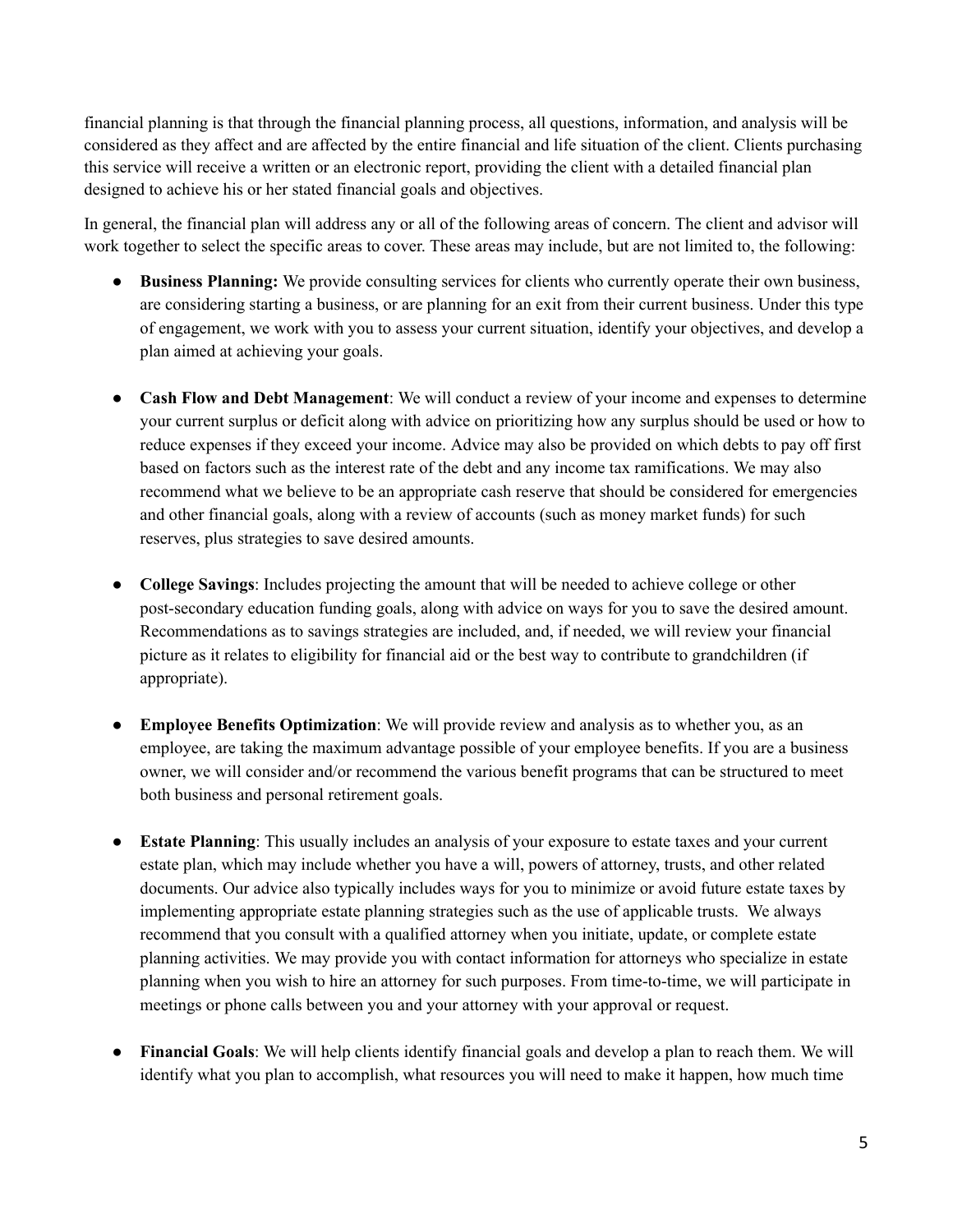you will need to reach the goal, and how much you should budget for your goal.

- **Insurance**: Review of existing policies to ensure proper coverage for life, health, disability, long-term care, liability, home, and automobile.
- **Investment Analysis**: This may involve developing an asset allocation strategy to meet clients' financial goals and risk tolerance, providing information on investment vehicles and strategies, reviewing employee stock options, as well as assisting you in establishing your own investment account at a selected broker/dealer or custodian. The strategies and types of investments we may recommend are further discussed in Item 8 of this brochure.
- **Retirement Planning**: Our retirement planning services typically include projections of your likelihood of achieving your financial goals, typically focusing on financial independence as the primary objective. For situations where projections show less than the desired results, we may make recommendations, including those that may impact the original projections by adjusting certain variables (e.g., working longer, saving more, spending less, taking more risk with investments).

If you are near retirement or already retired, advice may be given on appropriate distribution strategies to minimize the likelihood of running out of money or having to adversely alter spending during your retirement years.

- **Risk Management:** A risk management review includes an analysis of your exposure to major risks that could have a significant adverse impact on your financial picture, such as premature death, disability, property and casualty losses, or the need for long term care planning. Advice may be provided on ways to minimize such risks and about weighing the costs of purchasing insurance versus the benefits of doing so and, likewise, the potential cost of not purchasing insurance ("self insuring").
- Tax Planning Strategies: Advice may include ways to minimize current and future income taxes as a part of your overall financial planning picture. For example, we may make recommendations on which type of account(s) or specific investments should be owned based in part on their "tax efficiency," with consideration that there is always a possibility of future changes to federal, state or local tax laws and rates that may impact your situation.

We recommend that you consult with a qualified tax professional before initiating any tax planning strategy, and we may provide you with contact information for accountants or attorneys who specialize in this area if you wish to hire someone for such purposes. We will participate in meetings or phone calls between you and your tax professional with your approval.

#### **Comprehensive Financial Planning**

This financial planning service involves working one-on-one with a planner over the course of a year or longer. The engagement length is dictated by the client as they are allowed to continue the engagement after one year or cancel. By paying a fixed quarterly fee, clients get to work with a planner who will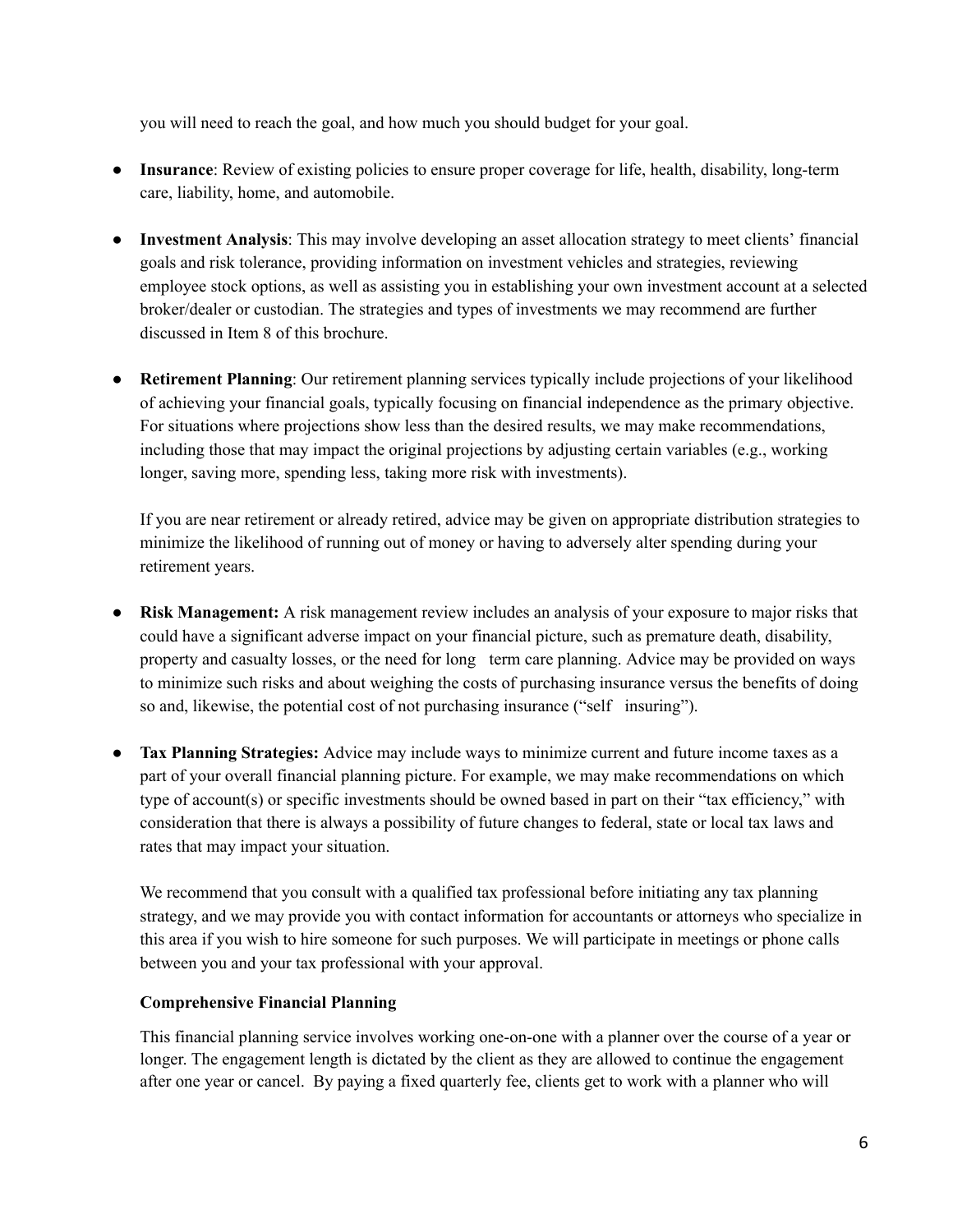work with them to develop and implement their plan. The planner will monitor the plan, recommend any changes and ensure the plan is up to date.

Upon desiring a comprehensive plan, a client will be taken through establishing their goals and values around money. They will be required to provide information to help complete the following areas of analysis: net worth, cash flow, insurance, credit scores/reports, employee benefit, retirement planning, insurance, investments, college planning and estate planning. Once the client's information is reviewed, their plan will be built and analyzed, and then the findings, analysis and potential changes to their current situation will be reviewed with the client. Clients subscribing to this service will receive a written or an electronic report, providing the client with a detailed financial plan designed to achieve his or her stated financial goals and objectives. The plan and the client's financial situation and goals will be monitored quarterly through any of the following if applicable, meetings, phone calls, internal analysis, and implementation support. However, depending on the individual situation, additional meetings, email, and/or phone consultations may be needed. Follow-up phone calls and emails will be made to the client to confirm that any agreed upon action steps have been carried out. Any needed updates will also be implemented at that time. All meetings, phone calls, emails, and any additional consultation are included in the agreed upon fixed quarterly fee.

#### **One-Time Financial Planning**

This financial planning service is offered to clients who are looking for a limited engagement through an upfront financial plan that they can implement on their own. This service does not include ongoing comprehensive financial planning. Clients purchasing this service will receive a written or an electronic report on the research and analysis results along with suggested next steps in relation to the stated financial goals. A complimentary phone or email follow up will occur approximately 3 months after the delivery and presentation of the initial plan. Clients are solely responsible for implementing any recommendations made by Ignite Financial Planning. Clients are not obligated to implement any recommendations through Ignite Financial Planning.

#### **Personal Tax Return Preparation**

We provide tax preparation services to clients to assist with the preparation and filing of their personal and business tax returns. In many cases, we provide this service through the use of a third party accounting and tax preparation firm to facilitate the preparation and filing of your tax return. We will work with you and the third party in order to gather the necessary information as part of the tax preparation service and we may ask for an explanation or clarification of some items, but we will not audit or otherwise verify any data provided by the client. The client is responsible for the completeness and accuracy of information used to prepare the returns. Our responsibility is to prepare the returns in accordance with applicable tax laws.

We may observe opportunities for tax savings that require planning or changes in the way the client handles some transactions. While an engagement for tax return preparation does not include significant tax planning services, we will share any ideas we have with you and discuss terms for any additional work that may be required to implement those ideas.

#### **Client Tailored Services and Client Imposed Restrictions**

We offer the same suite of services to all of our clients. However, specific client financial plans and their implementation are dependent upon the client Investment Policy Statement which outlines each client's current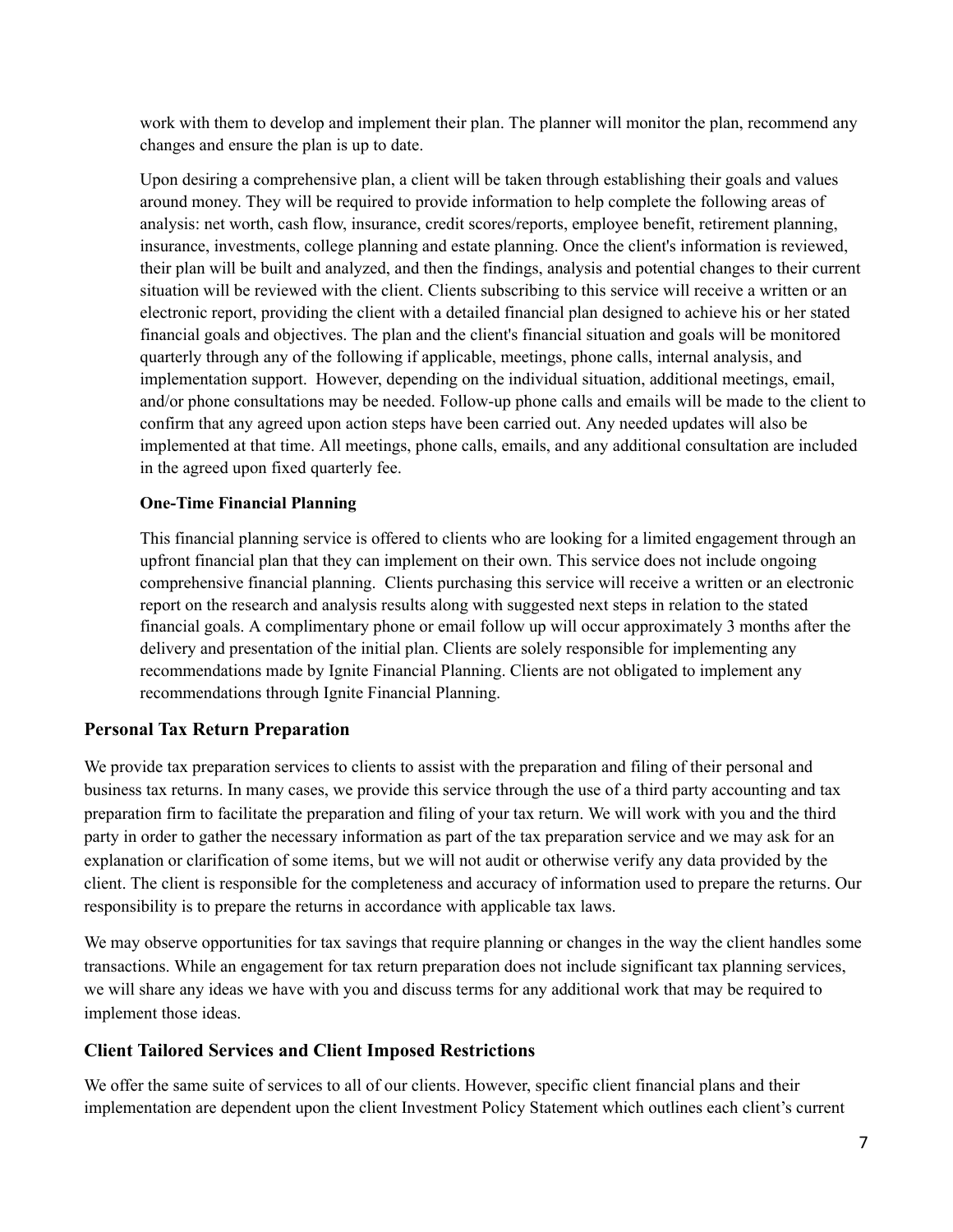situation (income, tax levels, and risk tolerance levels) and is used to construct a client specific plan to aid in the selection of a portfolio that matches restrictions, needs, and targets.

Clients are able to specify, within reason, any limitations they would like to place on discretionary authority as it pertains to individual securities and/or sectors that will be traded in their account, by notating these items on the executed advisory agreement.

### **Wrap Fee Programs**

We do not participate in wrap fee programs.

#### **Assets Under Management**

IFP currently reports \$13,653,111 discretionary Assets Under Management and no non-discretionary Assets Under Management. Assets Under Management were calculated as of December, 2021.

## <span id="page-7-0"></span>Item 5: Fees and Compensation

Please note, unless a client has received the firm's disclosure brochure at least 48 hours prior to signing the investment advisory contract, the investment advisory contract may be terminated by the client within five (5) business days of signing the contract without incurring any advisory fees and without penalty. How we are paid depends on the type of advisory service we are performing. Please review the fee and compensation information below. In all instances, the Adviser will send the client a written invoice, including the fee, the formula used to calculate the fee, the fee calculation itself, the time period covered by the fee, and, if applicable, the amount of assets under management on which the fee was based. Also, the Adviser will include the name of the custodian(s) on your fee invoice. The Adviser will send these to the client concurrent with the request for payment or payment of the Adviser's advisory fees. We urge the client to compare this information with the fees listed in the account statement.

### **Investment Management Services (IFP Manages)**

| <b>Total Portfolio Value</b> | <b>Annual Advisory Fee</b> |
|------------------------------|----------------------------|
| $$0 - $2,000,000$            | $0.80\%$                   |
| \$2,000,001 and Above        | Negotiable                 |

Our standard advisory fee is based on the market value of the assets under management and is calculated as follows:

*See note below Comprehensive Financial Planning for "Clients Engaged in Both Comprehensive Financial Planning & Investment Management".*

The annual fees are negotiable and are pro-rated and paid in arrears on a quarterly basis. The advisory fee is a tiered fee and is calculated by assessing the percentage rates using the predefined levels of assets as shown in the above chart and applying the fee to the account value(s) as of the last day of the previous quarter. The fees will typically be debited directly from any or all of the client's managed account(s) or may be billed directly to the client through a secure third party payment processing system. For client's with multiple taxable and non-taxable accounts, fees may be calculated based on the total portfolio value and pulled from a single managed account depending on the type of accounts being managed and the client's objectives. No increase in the annual fee shall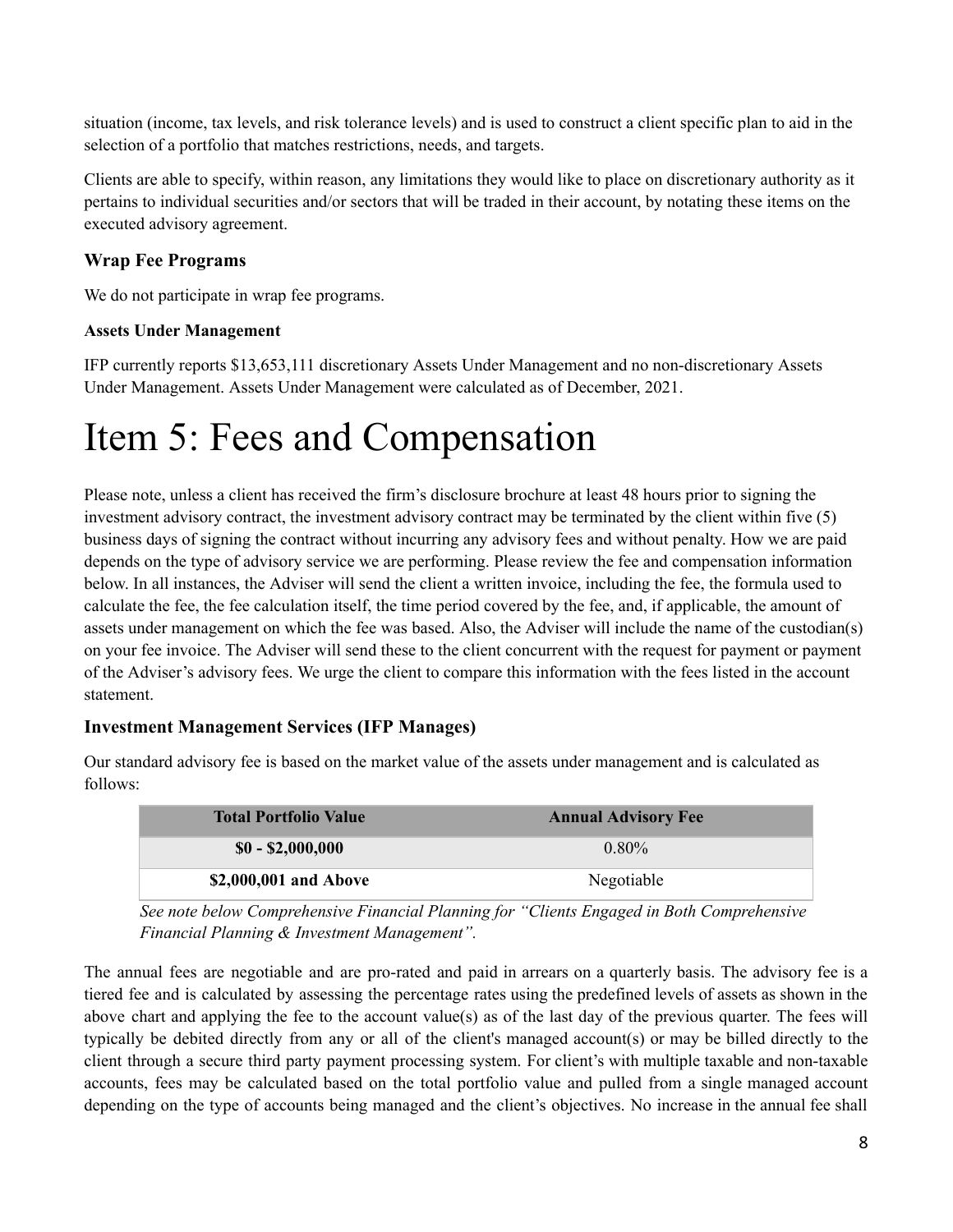be effective without prior agreement from the client by signing a new agreement or amendment to their current advisory agreement.

Accounts initiated or terminated during a calendar quarter will be charged a pro-rated fee based on the amount of time the account was open during the billing period. An account may be terminated with written notice at least 30 calendar days in advance. Since fees are paid in arrears, no refund will be needed upon termination of the account. Any earned but unpaid fees will be due upon termination.

Please note, the aforementioned fees may be higher than normally charged in the industry. Additionally, please note that lower fees for comparable services may be available from other sources, including other investment advisors.

#### **Financial Planning**

#### **Comprehensive Financial Planning**

Comprehensive Financial Planning consists of an upfront charge of \$1,800 - \$6,000, based on the number of hours to gather the data and then develop and deliver the plan. The upfront fee is calculated at an hourly rate of \$300 per hour with a 6-hour minimum. The work to develop the financial plan will commence immediately after the fee is paid, and will be completed within the first 30 days of the date the fee is paid. Therefore, the upfront portion of the fee will not be paid more than 6 months in advance. In the event of early termination by client, the unearned portion of the upfront fee will be prorated based on the amount of work completed at the hourly rate of \$300 and refunded to the client. Any completed work in which the adviser has already been paid for will be provided to the client upon termination. Prior to entering into our agreement, clients receive a proposal of estimated total annual costs based on the expected time involved to complete the service. Fees will always be billed in arrears after services and are rendered, based on our hourly rate. If the time spent on services is less than quoted in the proposal, clients will be refunded the difference when not enough hours have been accrued in future months.

An ongoing quarterly fee for assisting with the implementation of the plan is paid quarterly in arrears, at the rate of either \$900 or \$1,200 per quarter based on an hourly fee of \$300 per hour. Service per quarter may include any of the following if applicable, scheduled review meetings, phone calls, emails, internal analysis, and implementation support. The first quarterly billing period for the ongoing fee begins as soon as the upfront fee has been paid. For example, if a client pays the upfront fee on June 1st, the first quarterly bill would be due Sept 1st. If the amount of work completed during the current billing period exceeds the amount billed for that quarter, those hours spent will be carried over to the next billing period and will be included in the next quarterly invoice.

If no work is provided to the client during a billing period or the work that is provided does not meet the required hourly threshold based on the hourly financial planning service, the amount due will be reduced according to the work that was completed. Each quarter, clients will receive an invoice, pursuant to WAC 460-24A-135, showing all services performed for the advisory fee.

The initial engagement is for a term of one year. We will continue the engagement for clients who wish to continue working with IFP after the first year. Clients who wish to renew the engagement after one year will not be charged an upfront financial planning fee. The fee may be negotiable in certain cases.

Fees for this service may be paid by electronic funds transfer or check. For fees paid by electronic funds transfer, we use an independent 3rd party payment processor in which the client can securely input their banking information and pay their fee. We do not have access to the client's banking information at any time. The client will be provided with their own secure portal to the independent 3rd party payment processor in order to make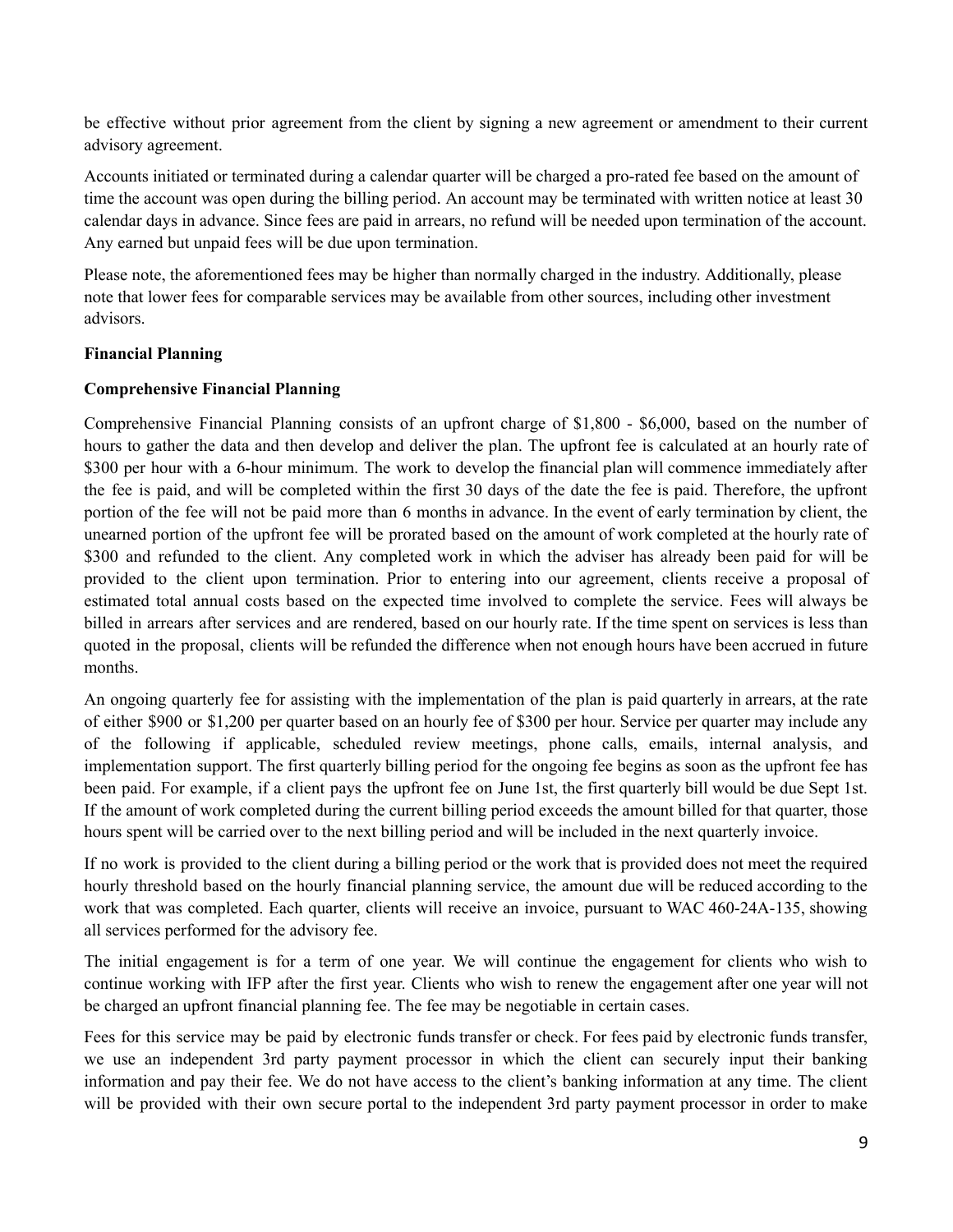payments. This service may be terminated with 15 days' notice. Since fees are paid in arrears, no refund will be needed upon termination of the account. Any earned but unpaid fees will be due upon termination.

#### *For Clients Engaged in Both Comprehensive Financial Planning & Investment Management*

*Investment Management clients who are also engaging in comprehensive financial planning and are paying* \$1,200 per quarter for that service will not incur any advisory fees for investment management until assets under *management exceed \$600,000.*

*Investment Management clients who are also engaging in comprehensive financial planning and are paying \$900* per quarter for that service will not incur any advisory fees for investment management until assets under *management exceed \$450,000.*

#### **One-Time Financial Planning**

This service is offered on an hourly basis for one-time financial plan engagements or projects that are limited in scope. The fee is \$300 per hour. For one-time financial plans that require less than 5 hours, these would be projects that may be limited to one or two financial planning topics such as an employee benefits review or an investment portfolio review.

The total fee amount will be agreed upon before the start of any work. The work will commence immediately after the fee is paid, and will be completed within the first 30 days of the date the fee is paid. Therefore, the upfront portion of the fee will not be paid more than 6 months in advance. In the event of an early termination, prior to the initial financial plan being completed, the unearned portion of the fee will be prorated based on the hours of work completed at the time of cancellation and refunded to the client. The portion of the initial financial plan that has been completed will be delivered to the client at this time.

If the financial planning work takes less than the quoted hours, a refund will be given to the client. For example, if the one-time financial plan takes 8 hours when they were quoted for 10 hours, a refund would be due of \$600.

Fees for this service may be paid by electronic funds transfer or check. For fees paid by electronic funds transfer, we use an independent 3rd party payment processor in which the client can securely input their banking information and pay their fee. We do not have access to the client's banking information at any time. The client will be provided with their own secure portal in order to make payments.

### **Personal Tax Return Preparation**

The fees for Personal Tax Return Preparation will be determined based on the complexity of the return and quality of recordkeeping. The fees may be negotiable in certain cases, will be agreed upon at the start of the engagement, and are due at the completion of the engagement. Ongoing Comprehensive Financial Planning Clients with at least \$1,000,000 in assets under management qualify for Basic Tax Return Preparation services at no additional cost. Tax Preparation Services beyond the scope of a Basic return will be billed on an hourly basis. Basic Tax Preparation Services includes one Federal Form 1040 with Schedules A, B, and D, one State return, digital delivery, and electronic filing. Client's with less than \$1,000,000 in assets under management may still engage in tax preparation services, however, any fees charged by the third party tax preparer will be billed to the Client directly by the third party. Clients are not required to utilize any third-party products or services that we may recommend and they can receive similar services from other professionals at a similar or lower cost.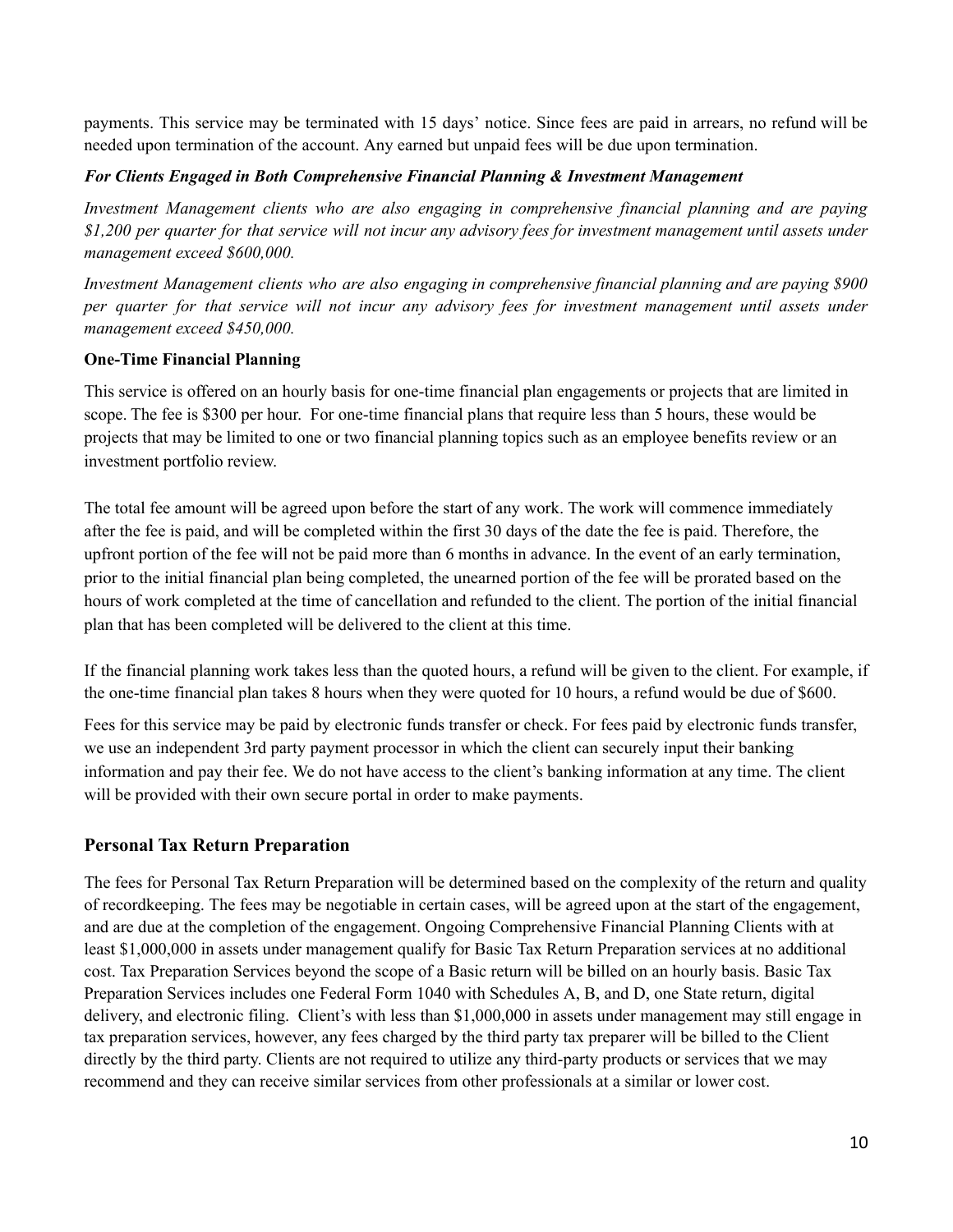### **Other Types of Fees and Expenses**

Our fees are exclusive of brokerage commissions, transaction fees, and other related costs and expenses which may be incurred by the client. Clients may incur certain charges imposed by custodians, brokers, and other third parties such as custodial fees, deferred sales charges, odd-lot differentials, transfer taxes, wire transfer and electronic fund fees, and other fees and taxes on brokerage accounts and securities transactions. Mutual fund and exchange traded funds also charge internal management fees, which are disclosed in a fund's prospectus. Such charges, fees, and commissions are exclusive of and in addition to our fee, and we shall not receive any portion of these commissions, fees, and costs.

For Clients who are investing in digital assets through Flourish Crypto (See Item 12) there are percentage based platform/custody fees and transaction fees that may result in higher costs than would be incurred directly through a typical brokerage custodian where digital assets are not available. Investing in digital assets currently comes with higher expenses due to the nature of these transactions and the costs associated with the custodians running and managing the digital asset exchanges. The current fees associated with the use of Flourish are disclosed here: https://support.flourish.com/hc/en-us/articles/4407213214107.

Clients have the option to purchase investment products that we recommend through other brokers or agents that are not affiliated with IFP.

Item 12 further describes the factors that we consider in selecting or recommending broker-dealers for client's transactions and determining the reasonableness of their compensation (e.g., commissions).

We do not accept compensation for the sale of securities or other investment products including asset-based sales charges or service fees from the sale of mutual funds.

## <span id="page-10-0"></span>Item 6: Performance-Based Fees and Side-By-Side Management

We do not offer performance-based fees and do not engage in side-by-side management.

## <span id="page-10-1"></span>Item 7: Types of Clients

We provide financial planning and portfolio management services to individuals and high net-worth individuals.

We do not have a minimum account size requirement for strictly investment management services. This service does not include comprehensive financial planning. Besides providing the necessary account opening and investor information, the client does not have any requirement for maintaining the account.

IFP will not accept Comprehensive Financial Planning clients if the estimate of the work is less than 5 hours.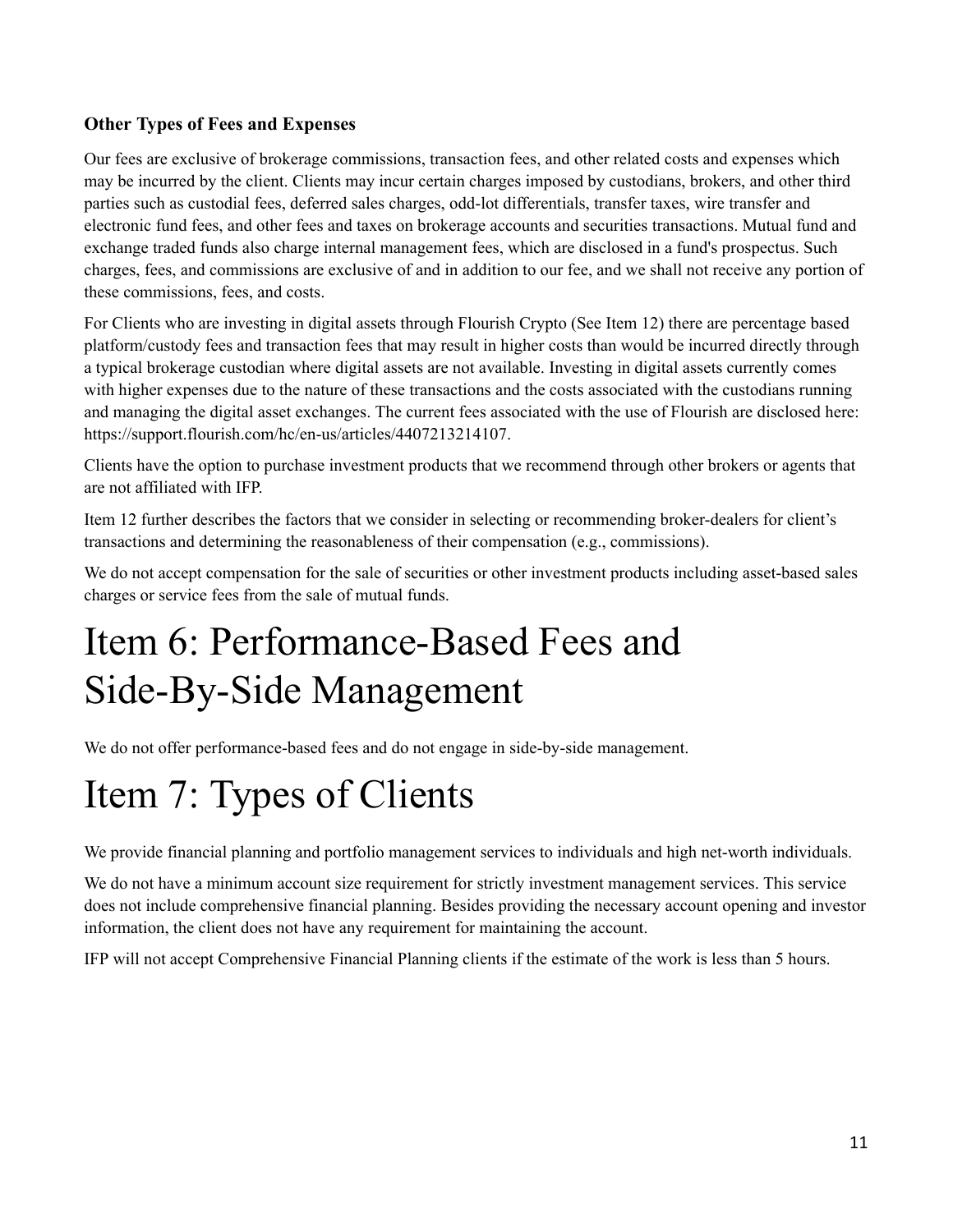# <span id="page-11-0"></span>Item 8: Methods of Analysis, Investment Strategies and Risk of Loss

Our primary methods of investment analysis are fundamental and cyclical.

**Fundamental analysis** involves analyzing individual companies and their industry groups, such as a company's financial statements, details regarding the company's product line, the experience, and expertise of the company's management, and the outlook for the company's industry. The resulting data is used to measure the true value of the company's stock compared to the current market value. The risk of fundamental analysis is that the information obtained may be incorrect and the analysis may not provide an accurate estimate of earnings, which may be the basis for a stock's value. If securities prices adjust rapidly to new information, utilizing fundamental analysis may not result in favorable performance.

**Cyclical analysis** is a type of technical analysis that involves evaluating recurring price patterns and trends based upon business cycles. Economic/business cycles may not be predictable and may have many fluctuations between long-term expansions and contractions. The lengths of economic cycles may be difficult to predict with accuracy and therefore the risk of cyclical analysis is the difficulty in predicting economic trends and consequently the changing value of securities that would be affected by these changing trends.

#### **Passive Investment Management**

We primarily practice passive investment management. Passive investing involves building portfolios that are comprised of various distinct asset classes. The asset classes are weighted in a manner to achieve the desired relationship between correlation, risk, and return. Funds that passively capture the returns of the desired asset classes are placed in the portfolio. The funds that are used to build passive portfolios are typically index mutual funds or exchange traded funds.

Passive investment management is characterized by low portfolio expenses (i.e. the funds inside the portfolio have low internal costs), minimal trading costs (due to infrequent trading activity), and relative tax efficiency (because the funds inside the portfolio are tax efficient and turnover inside the portfolio is minimal).

In contrast, active management involves a single manager or managers who employ some method, strategy or technique to construct a portfolio that is intended to generate returns that are greater than the broader market or a designated benchmark. Academic research indicates most active managers underperform the market.

### **Material Risks Involved**

All investing strategies we offer involve risk and may result in a loss of your original investment which you **should be prepared to bear.** Many of these risks apply equally to stocks, bonds, commodities and any other investment or security. Material risks associated with our investment strategies are listed below.

**Market Risk:** Market risk involves the possibility that an investment's current market value will fall because of a general market decline, reducing the value of the investment regardless of the operational success of the issuer's operations or its financial condition.

**Strategy Risk:** The Adviser's investment strategies and/or investment techniques may not work as intended.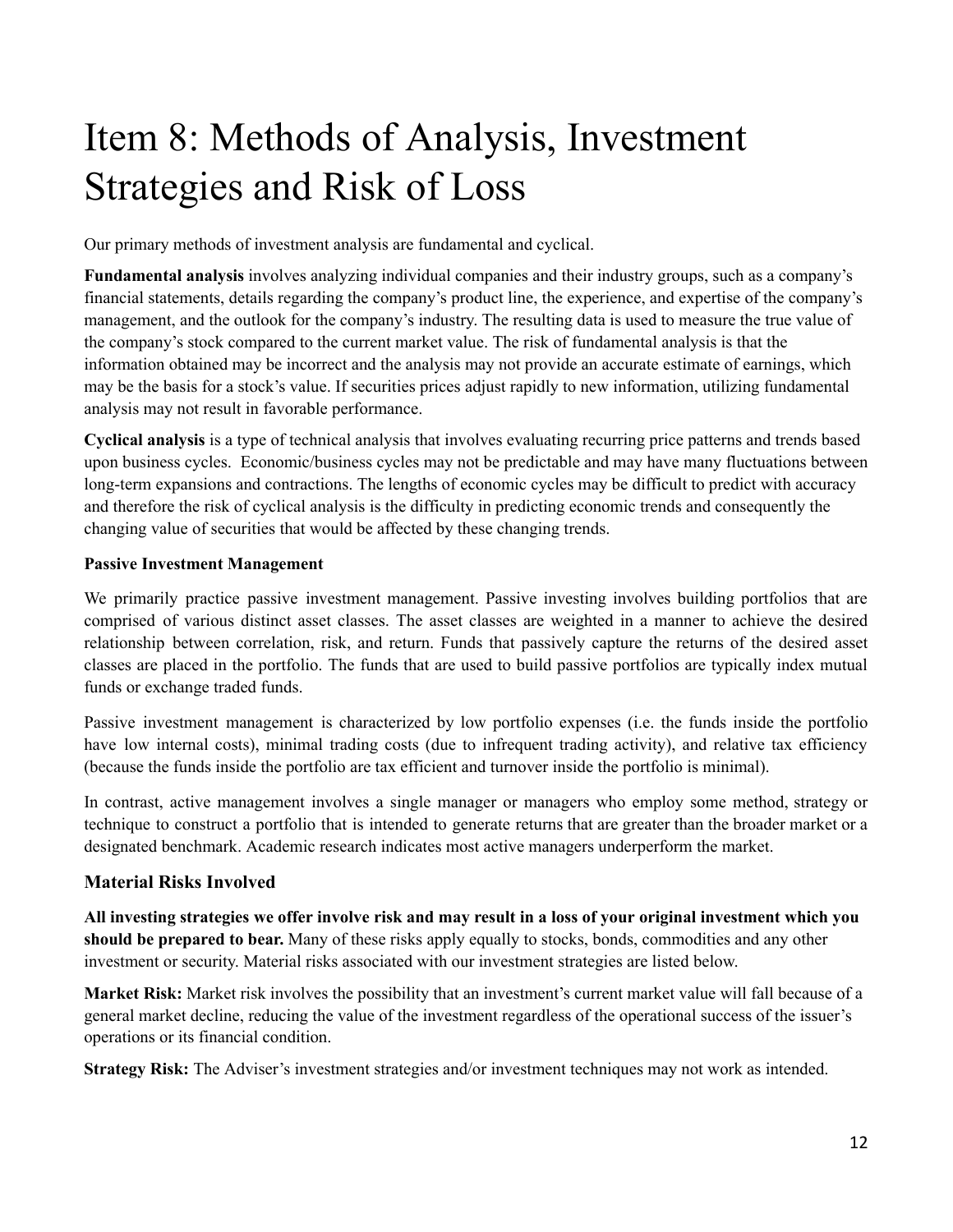**Small and Medium Cap Company Risk:** Securities of companies with small and medium market capitalizations are often more volatile and less liquid than investments in larger companies. Small and medium cap companies may face a greater risk of business failure, which could increase the volatility of the client's portfolio.

**Turnover Risk:** At times, the strategy may have a portfolio turnover rate that is higher than other strategies. A high portfolio turnover would result in correspondingly greater brokerage commission expenses and may result in the distribution of additional capital gains for tax purposes. These factors may negatively affect the account's performance.

**Limited markets:** Certain securities may be less liquid (harder to sell or buy) and their prices may at times be more volatile than at other times. Under certain market conditions we may be unable to sell or liquidate investments at prices we consider reasonable or favorable or find buyers at any price.

**Interest Rate Risk:** Bond (fixed income) prices generally fall when interest rates rise, and the value may fall below par value or the principal investment. The opposite is also generally true: bond prices generally rise when interest rates fall. In general, fixed income securities with longer maturities are more sensitive to these price changes. Most other investments are also sensitive to the level and direction of interest rates.

**Legal or Legislative Risk**: Legislative changes or Court rulings may impact the value of investments, or the securities' claim on the issuer's assets and finances.

**Inflation**: Inflation may erode the buying power of your investment portfolio, even if the dollar value of your investments remains the same.

#### **Risks Associated with Securities**

Apart from the general risks outlined above which apply to all types of investments, specific securities may have other risks.

**Common stocks** may go up and down in price quite dramatically, and in the event of an issuer's bankruptcy or restructuring could lose all value. A slower-growth or recessionary economic environment could have an adverse effect on the price of all stocks.

**Corporate Bonds** are debt securities to borrow money. Generally, issuers pay investors periodic interest and repay the amount borrowed either periodically during the life of the security and/or at maturity. Alternatively, investors can purchase other debt securities, such as zero coupon bonds, which do not pay current interest, but rather are priced at a discount from their face values and their values accrete over time to face value at maturity. The market prices of debt securities fluctuate depending on factors such as interest rates, credit quality, and maturity. In general, market prices of debt securities decline when interest rates rise and increase when interest rates fall. The longer the time to a bond's maturity, the greater its interest rate risk.

**Municipal Bonds** are debt obligations generally issued to obtain funds for various public purposes, including the construction of public facilities. Municipal bonds pay a lower rate of return than most other types of bonds. However, because of a municipal bond's tax-favored status, investors should compare the relative after-tax return to the after-tax return of other bonds, depending on the investor's tax bracket. Investing in municipal bonds carries the same general risks as investing in bonds in general. Those risks include interest rate risk, reinvestment risk, inflation risk, market risk, call or redemption risk, credit risk, and liquidity and valuation risk.

**Exchange Traded Funds** prices may vary significantly from the Net Asset Value due to market conditions. Certain Exchange Traded Funds may not track underlying benchmarks as expected. ETFs are also subject to the following risks: (i) an ETF's shares may trade at a market price that is above or below their net asset value; (ii) the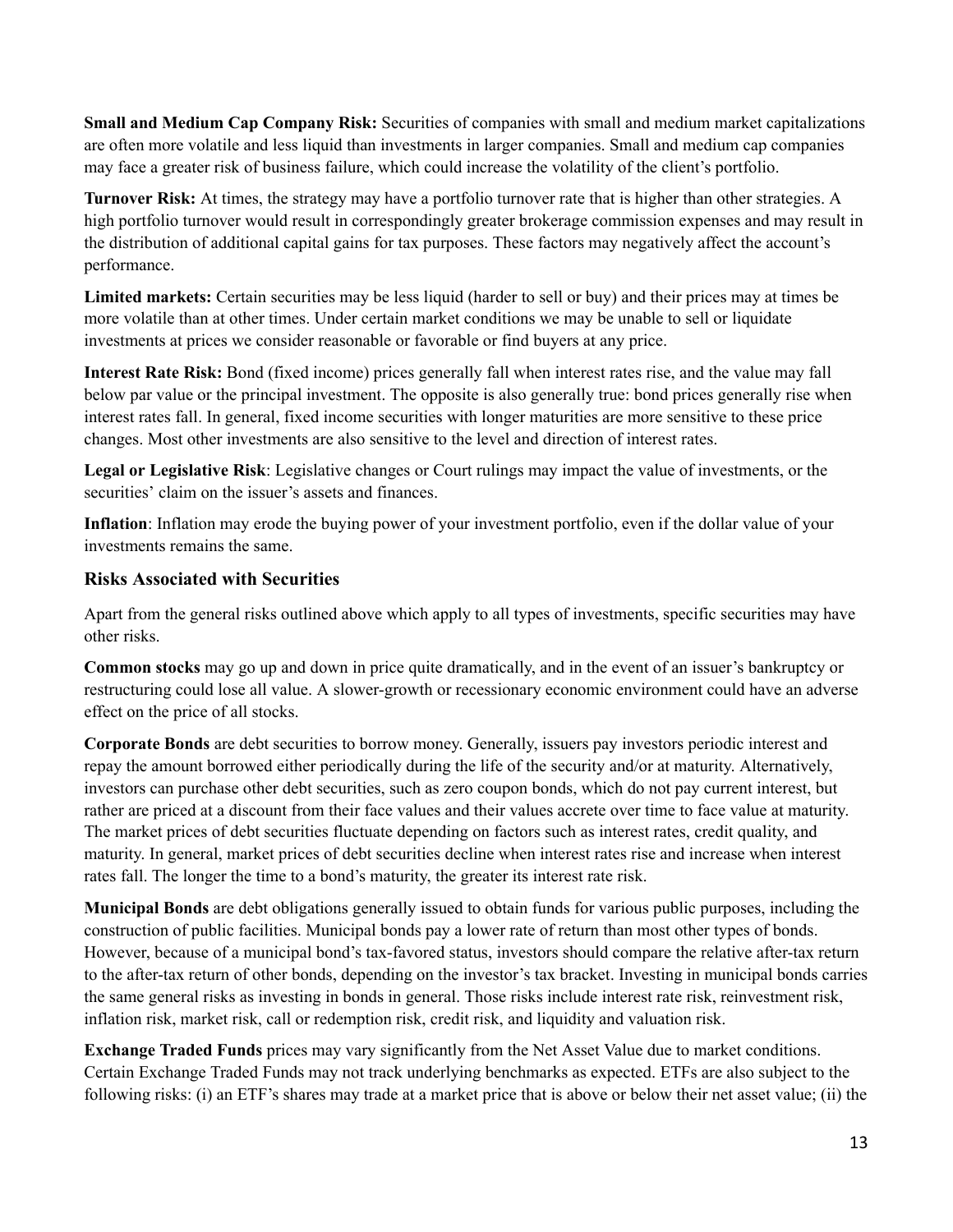ETF may employ an investment strategy that utilizes high leverage ratios; or (iii) trading of an ETF's shares may be halted if the listing exchange's officials deem such action appropriate, the shares are de-listed from the exchange, or the activation of market-wide "circuit breakers" (which are tied to large decreases in stock prices) halts stock trading generally. The Adviser has no control over the risks taken by the underlying funds in which client's invest.

**Investment Companies:** When a client invests in open-end mutual funds or ETFs, the client indirectly bears its proportionate share of any fees and expenses payable directly by those funds. Therefore, the client will incur higher expenses, many of which may be duplicative. In addition, the client's overall portfolio may be affected by losses of an underlying fund and the level of risk arising from the investment practices of an underlying fund (such as the use of derivatives).

**Digital Asset (Cryptocurrency)** investments may lose all value and may be subject to legislative and regulatory changes or actions at the state, federal, or international level which may adversely affect the use, transfer, exchange, and value of digital/crypto assets. investing in digital assets is not suitable or recommended for every investor and should only be done by sophisticated investors who are familiar with the unique risks and volatility of these investments. There is currently only limited investment history on digital assets which may lead to heightened volatility based on many economical, social, and legislative factors that influence the price of these investments on a regular basis. Fees and expenses associated with trading digital assets may be substantial. investors should conduct extensive research into the legitimacy of each individual digital asset and exchange before investing. the features, functions, characteristics, operation, use and other properties of the specific digital asset may be complex, technical, or difficult to understand or evaluate. the digital asset may be vulnerable to attacks on the security, integrity or operation, including attacks using computing power sufficient to overwhelm the normal operation of the digital asset's blockchain or other underlying technology. Some digital asset transactions will be deemed to be made when recorded on a public ledger, which is not necessarily the date or time that a transaction may have been initiated. Under certain market conditions, investors may find it difficult or impossible to liquidate a position quickly at a reasonable price. This can occur, for example, when the market for a particular digital asset suddenly drops, or if trading is halted due to recent news events, unusual trading activity, or changes in the underlying digital asset system.

# <span id="page-13-0"></span>Item 9: Disciplinary Information

### **Criminal or Civil Actions**

IFP and its management have not been involved in any criminal or civil action.

### **Administrative Enforcement Proceedings**

IFP and its management have not been involved in administrative enforcement proceedings.

### **Self-Regulatory Organization Enforcement Proceedings**

IFP and its management have not been involved in legal or disciplinary events that are material to a client's or prospective client's evaluation of IFP or the integrity of its management.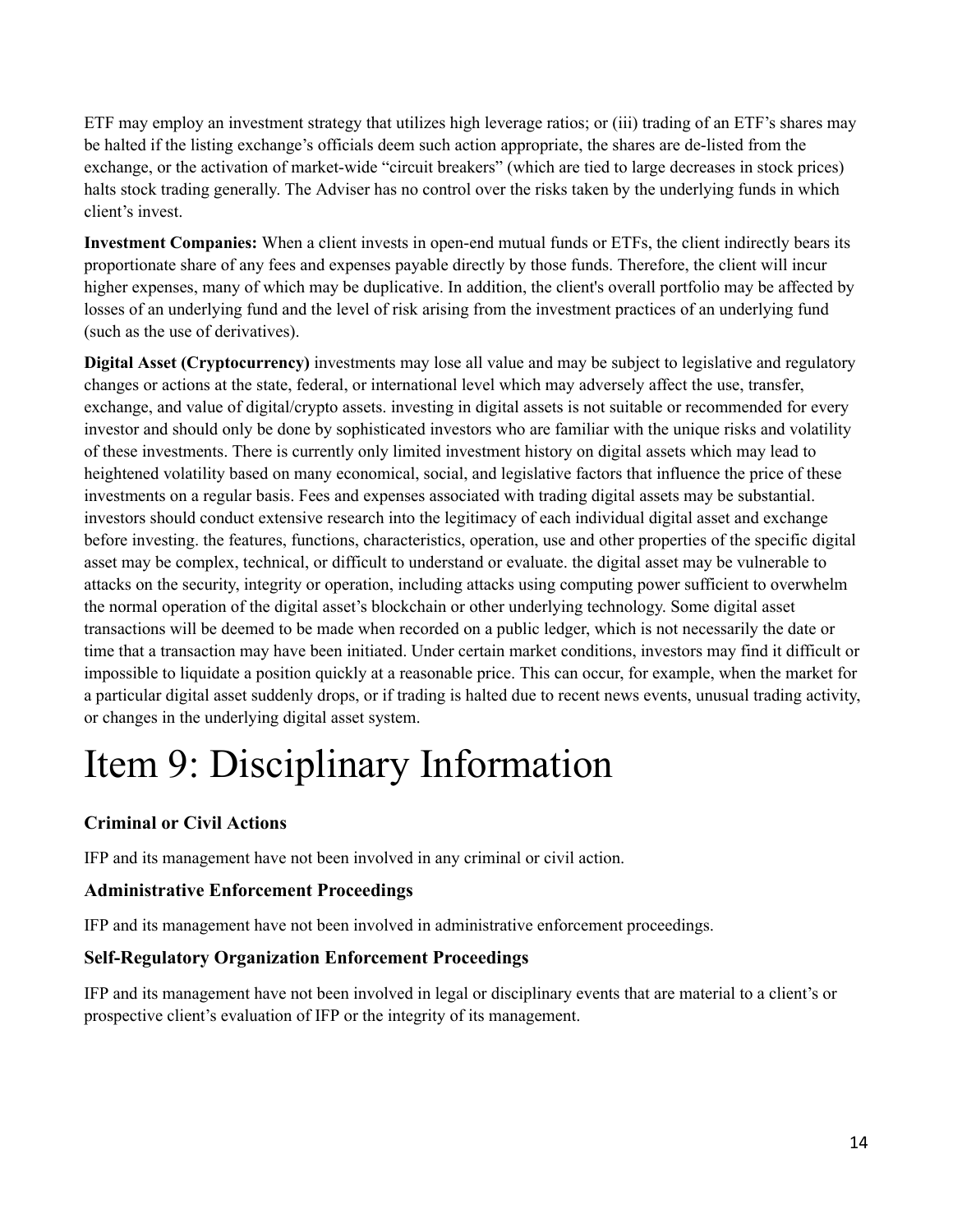# <span id="page-14-0"></span>Item 10: Other Financial Industry Activities and Affiliations

No IFP employee is registered, or have an application pending to register as a broker-dealer or a registered representative of a broker-dealer.

No IFP employee is registered, or have an application pending to register, as a futures commission merchant, commodity pool operator or a commodity trading advisor.

IFP does not have any related parties. As a result, we do not have a relationship with any related parties.

IFP only receives compensation directly from clients. We do not receive compensation from any outside source. We do not have any conflicts of interest with any outside party.

### **Recommendations or Selections of Other Investment Advisers**

IFP does not recommend clients to Outside Managers to manage their accounts.

# <span id="page-14-1"></span>Item 11: Code of Ethics, Participation or Interest in Client Transactions and Personal Trading

As a fiduciary, our firm and its associates have a duty of utmost good faith to act solely in the best interests of each client. Our clients entrust us with their funds and personal information, which in turn places a high standard on our conduct and integrity. Our fiduciary duty is a core aspect of our Code of Ethics and represents the expected basis of all of our dealings. The firm also adheres to the Code of Ethics and Professional Responsibility adopted by the CFP® Board of Standards Inc., and accepts the obligation not only to comply with the mandates and requirements of all applicable laws and regulations but also to take responsibility to act in an ethical and professionally responsible manner in all professional services and activities.

### **Code of Ethics Description**

This code does not attempt to identify all possible conflicts of interest, and literal compliance with each of its specific provisions will not shield associated persons from liability for personal trading or other conduct that violates a fiduciary duty to advisory clients. A summary of the Code of Ethics' Principles is outlined below.

- Integrity Associated persons shall offer and provide professional services with integrity.
- Objectivity Associated persons shall be objective in providing professional services to clients.
- Competence Associated persons shall provide services to clients competently and maintain the necessary knowledge and skill to continue to do so in those areas in which they are engaged.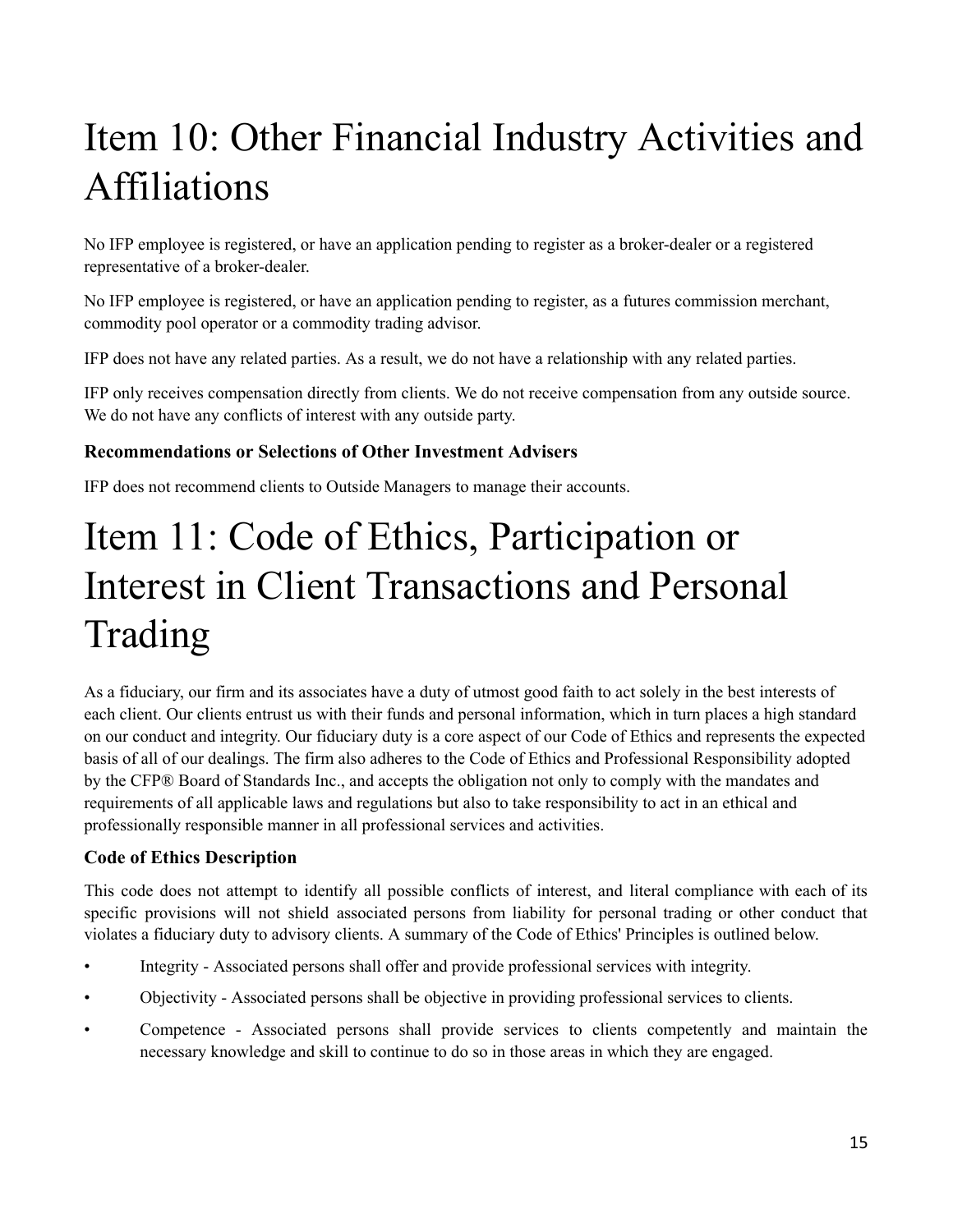- Fairness Associated persons shall perform professional services in a manner that is fair and reasonable to clients, principals, partners, and employers, and shall disclose conflict(s) of interest in providing such services.
- Confidentiality Associated persons shall not disclose confidential client information without the specific consent of the client unless in response to proper legal process, or as required by law.
- Professionalism Associated persons' conduct in all matter shall reflect the credit of the profession.
- Diligence Associated persons shall act diligently in providing professional services.

We periodically review and amend our Code of Ethics to ensure that it remains current, and we require all firm access persons to attest to their understanding of and adherence to the Code of Ethics at least annually. Our firm will provide a copy of its Code of Ethics to any client or prospective client upon request.

### **Investment Recommendations Involving a Material Financial Interest and Conflicts of Interest**

Neither our firm, its associates or any related person is authorized to recommend to a client or effect a transaction for a client, involving any security in which our firm or a related person has a material financial interest, such as in the capacity as an underwriter, adviser to the issuer, etc.

### **Advisory Firm Purchase of Same Securities Recommended to Clients and Conflicts of Interest**

Our firm and its "related persons" may buy or sell securities similar to, or different from, those we recommend to clients for their accounts. In an effort to reduce or eliminate certain conflicts of interest involving the firm or personal trading, our policy may require that we restrict or prohibit associates' transactions in specific reportable securities transactions. Any exceptions or trading pre-clearance must be approved by the firm principal in advance of the transaction in an account, and we maintain the required personal securities transaction records per regulation

#### **Trading Securities At/Around the Same Time as Client's Securities**

From time to time, our firm or its "related persons" may buy or sell securities for themselves at or around the same time as Clients. We will not trade non-mutual fund securities ahead of trading the same security for Clients and will never trade in any way that places our interests ahead of client accounts or disadvantages client accounts in any way.

## <span id="page-15-0"></span>Item 12: Brokerage Practices

### **Factors Used to Select Custodians and/or Broker-Dealers**

Ignite Financial Planning, LLC does not have any affiliation with Broker-Dealers. Specific custodian recommendations are made to the client, however, clients may custody their assets at a custodian of their choice. We recommend custodians based on the reputation and services provided by the firm.

#### **1. Research and Other Soft-Dollar Benefits**

We currently do receive benefits as a result of our relationship with TD Ameritrade Institutional, a division of TD Ameritrade, Inc. ("TD Ameritrade"), member FINRA/SIPC. These benefits are not tied to the amount or number of transactions we place at the Custodian but are commonly viewed as soft-dollar benefits. Please refer to Item 14 below for the benefits received from TD Ameritrade.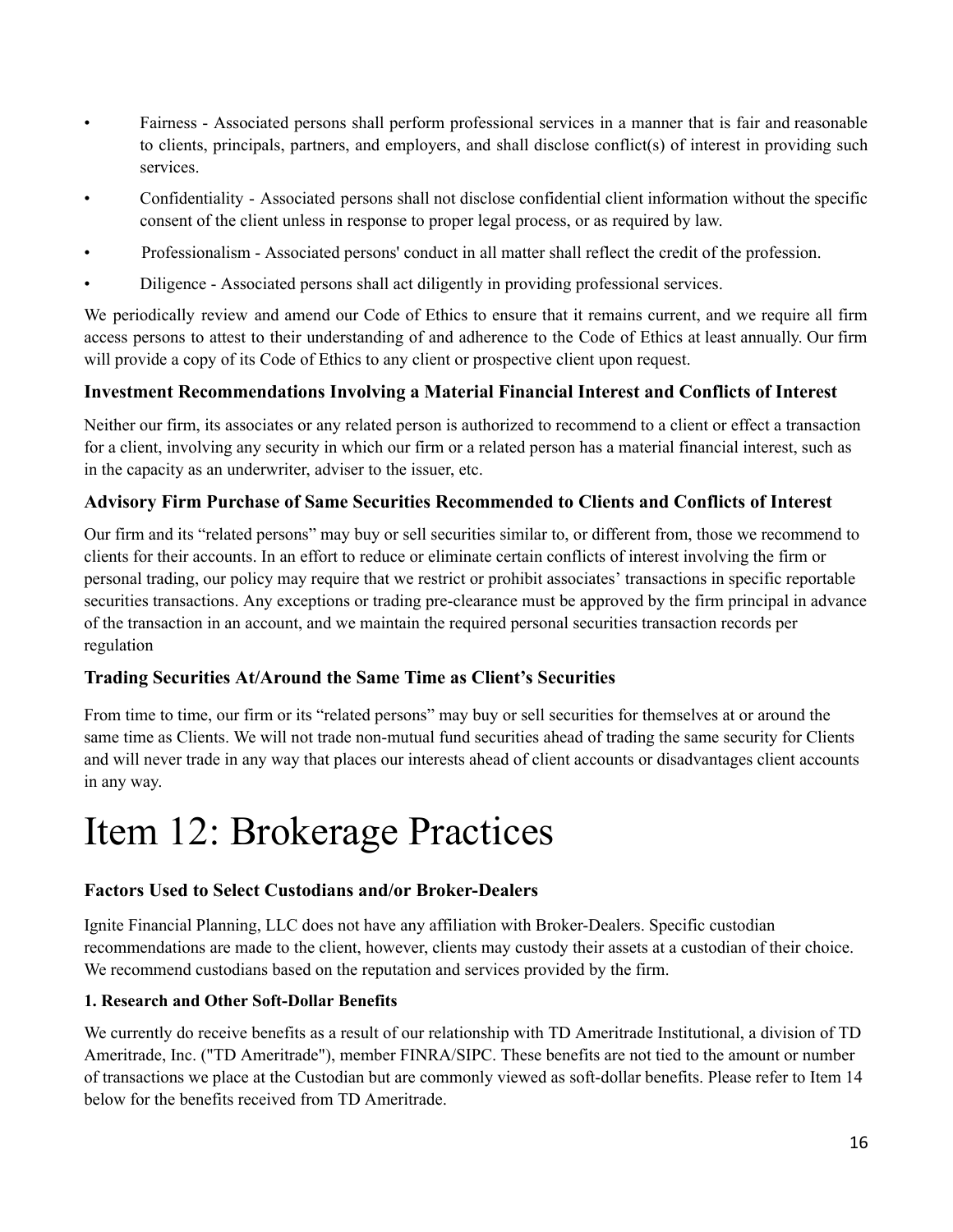#### **2. Brokerage for Client Referrals**

We receive no referrals from a broker-dealer or third party in exchange for using that broker-dealer or third party.

#### **3. Clients Directing Which Broker/Dealer/Custodian to Use**

We do recommend a specific custodian for clients to use, however, clients may custody their assets at a custodian of their choice. Clients may also direct us to use a specific broker-dealer to execute transactions. By allowing clients to choose a specific custodian, we may be unable to achieve the most favorable execution of client transactions and this may cost clients money over using a lower-cost custodian.

## **The Custodian and Brokers We Use (TD Ameritrade)**

TD Ameritrade Institutional is a division of TD Ameritrade, Inc. ("TD Ameritrade"), member FINRA/SIPC. TD Ameritrade is an independent and unaffiliated SEC-registered broker-dealer. TD Ameritrade offers to independent investment Advisors services which include custody of securities, trade execution, clearance, and settlement of transactions. Advisor receives some benefits from TD Ameritrade through its participation in the program. (Please see the disclosure under Item 14 below.)

Paxos Trust Company, LLC, a limited purpose trust company duly organized and existing under the laws of the State of New York. Paxos is a cryptocurrency platform company that provides (i) a cryptocurrency exchange platform and services whereby individuals can buy or sell certain cryptocurrency from or to other individuals or liquidity providers using U.S. dollars or other cryptocurrency (the "Exchange") and (ii) custody services for certain cryptocurrency assets and U.S. dollars. Paxos will maintain a separate Advisory Client Account on behalf of each Advisory Client and will be responsible for the custody and safekeeping of all U.S. Dollars and cryptocurrency assets held in each such Advisory Client Account. Paxos has partnered with Flourish Digital Assets LLC ("Flourish") to allow Flourish's end users to buy, sell and hold digital currency or cryptocurrency assets via accounts with Paxos accessed through the online platform, website and/or application provided by Flourish. Clients of Ignite Financial Planning, LLC who request to buy, sell and hold digital currency or cryptocurrency assets are able to do so either, directly or by instruction to Ignite Financial Planning, through Flourish's trading platform.

For the benefit of no commissions or transaction fees, fully digital account opening, a large variety of security options and complete integration with software tools, we may recommend Altruist Financial LLC, an unaffiliated SEC-registered broker-dealer and FINRA/SIPC member, as the introducing broker to Apex Clearing Corporation, an unaffiliated SEC-registered broker-dealer and FINRA/SIPC member, as the clients' custodian. We do not receive any research or other soft-dollar benefit by nature from its relationship with Altruist Financial LLC, nor do we receive any referrals in exchange for using Altruist Financial LLC as a broker-dealer.

## **Aggregating (Block) Trading for Multiple Client Accounts**

Investment advisers may elect to purchase or sell the same securities for several clients at approximately the same time when they believe such action may prove advantageous to clients. This process is referred to as aggregating orders, batch trading or block trading. We do not engage in block trading. It should be noted that implementing trades on a block or aggregate basis may be less expensive for client accounts; however, it is our trading policy is to implement all client orders on an individual basis. Therefore, we do not aggregate or "block" client transactions. Considering the types of investments we hold in advisory client accounts, we do not believe clients are hindered in any way because we trade accounts individually. This is because we develop individualized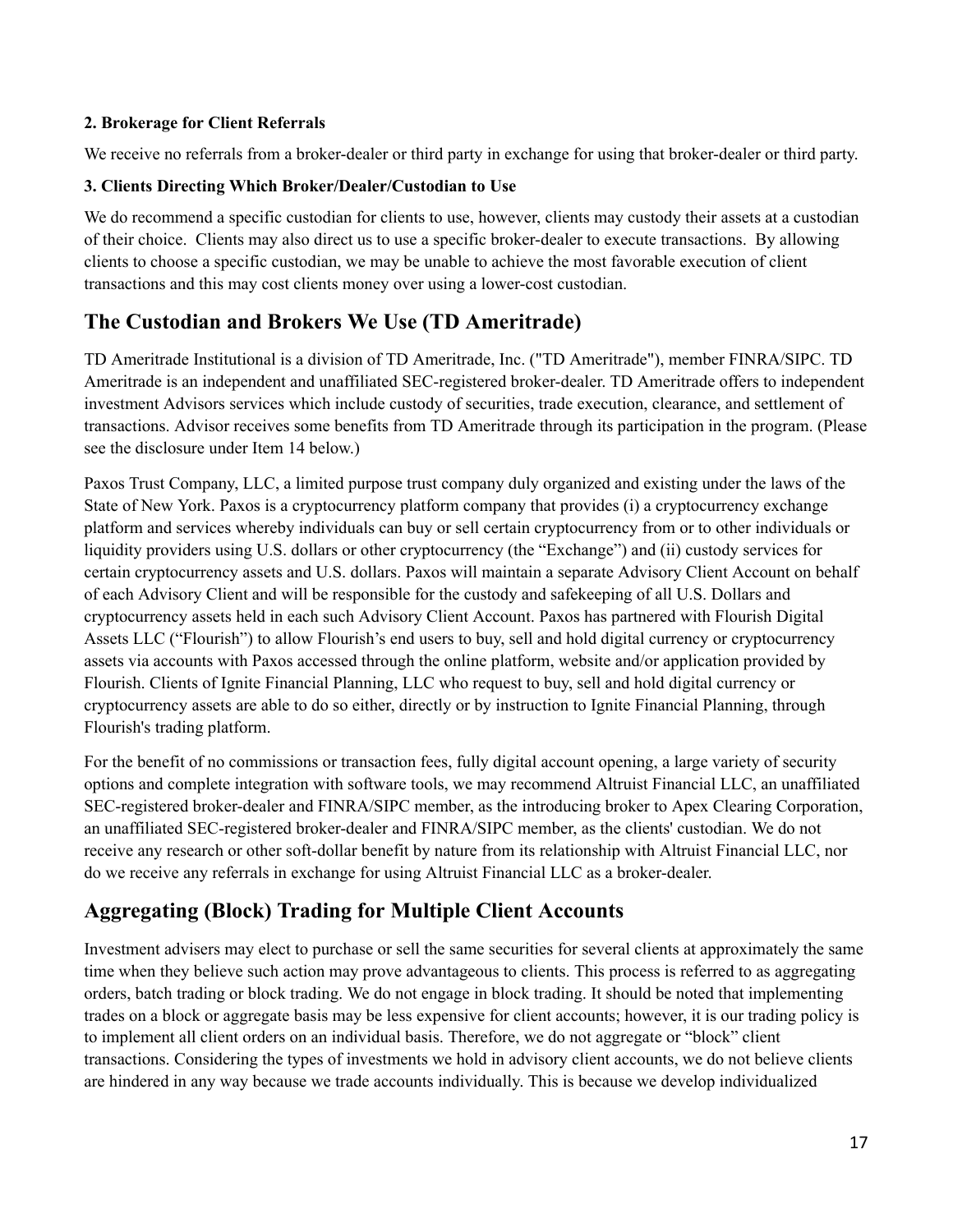investment strategies for clients and holdings will vary. Our strategies are primarily developed for the long-term and minor differences in price execution are not material to our overall investment strategy.

## <span id="page-17-0"></span>Item 13: Review of Accounts

Riley Poppy, Founder and CCO of IFP, will work with clients to obtain current information regarding their assets and investment holdings and will review this information as part of our comprehensive financial planning services. This is reviewed at least semi-annually for comprehensive financial planning clients. IFP does not provide specific reports to Financial Planning clients, other than financial plans.

Client accounts with the Investment Advisory Service will be reviewed regularly on a semi-annual basis by Riley Poppy, Founder and CCO. The account is reviewed with regards to the client's investment policies and risk tolerance levels. Events that may trigger a special review would be unusual performance, addition or deletions of client imposed restrictions, excessive draw-down, volatility in performance, or buy and sell decisions from the firm or per client's needs.

Clients will receive trade confirmations from the broker(s) for each transaction in their accounts as well as monthly or quarterly statements and annual tax reporting statements from their custodian showing all activity in the accounts, such as receipt of dividends and interest. The broker(s) and/or custodian(s) may not be the same company.

IFP will not provide written reports to Investment Advisory clients.

## <span id="page-17-1"></span>Item 14: Client Referrals and Other Compensation

We do not receive any economic benefit, directly or indirectly, from any third party for advice rendered to our clients. Nor do we, directly or indirectly, compensate any person who is not advisory personnel for client referrals.

As disclosed under Item 12, above, Advisor participates in TD Ameritrade's institutional customer program and Advisor may recommend TD Ameritrade to Clients for custody and brokerage services. There is no direct link between Advisor's participation in the program and the investment advice it gives to its Clients, although Advisor receives economic benefits through its participation in the program that are typically not available to TD Ameritrade retail investors. These benefits include the following products and services (provided without cost or at a discount): receipt of duplicate Client statements and confirmations; research related products and tools; consulting services; access to a trading desk serving Advisor participants; access to block trading (which provides the ability to aggregate securities transactions for execution and then allocate the appropriate shares to Client accounts); the ability to have advisory fees deducted directly from Client accounts; access to an electronic communications network for Client order entry and account information; access to mutual funds with no transaction fees and to certain institutional money managers; and discounts on compliance, marketing, research, technology, and practice management products or services provided to Advisor by third party vendors. TD Ameritrade may also have paid for business consulting and professional services received by Advisor's related persons. Some of the products and services made available by TD Ameritrade through the program may benefit Advisor but may not benefit its Client accounts. These products or services may assist Advisor in managing and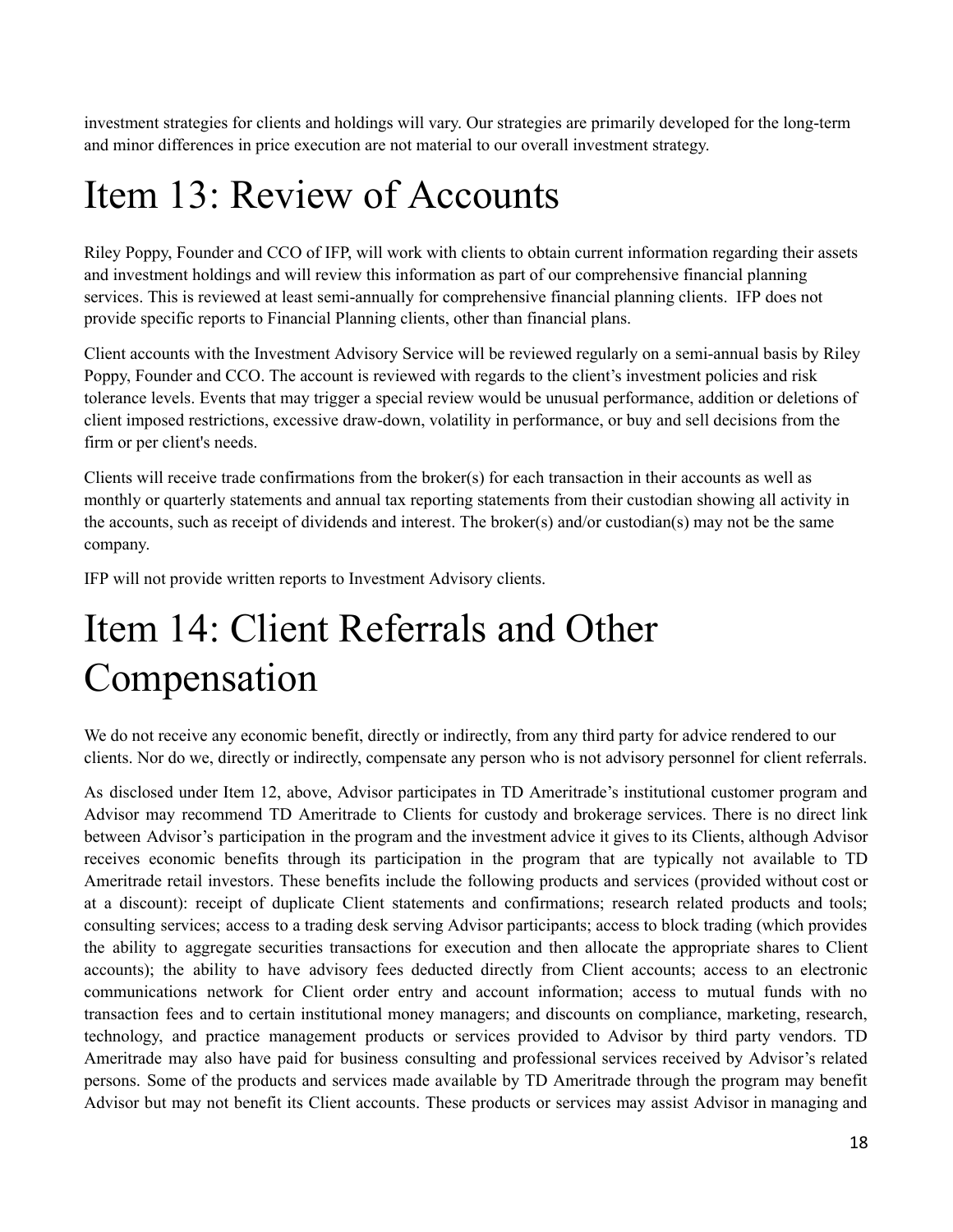administering Client accounts, including accounts not maintained at TD Ameritrade. Other services made available by TD Ameritrade are intended to help Advisor manage and further develop its business enterprise. The benefits received by the Advisor or its personnel through participation in the program do not depend on the amount of brokerage transactions directed to TD Ameritrade. As part of its fiduciary duties to clients, Advisor endeavors at all times to put the interests of its clients first. Clients should be aware, however, that the receipt of economic benefits by Advisor or its related persons in and of itself creates a potential conflict of interest and may indirectly influence the Advisor's choice of TD Ameritrade for custody and brokerage services.

# <span id="page-18-0"></span>Item 15: Custody

IFP does not accept custody of client funds except in the instance of withdrawing client fees.

For client accounts in which IFP directly debits their advisory fee:

- i. IFP will send a copy of its invoice to the custodian at the same time that it sends the client a copy. This will be done concurrent to each fee deduction.
- ii. The custodian will send at least quarterly statements to the client showing all disbursements for the account, including the amount of the advisory fee.
- iii. The client will provide written authorization to IFP, permitting them to be paid directly for their accounts held by the custodian.

Clients should receive at least quarterly statements from the broker-dealer, bank or other qualified custodian that holds and maintains the client's investment assets. We urge you to carefully review such statements and promptly notify us if you identify any errors.

## <span id="page-18-1"></span>Item 16: Investment Discretion

For those client accounts where we provide Investment Management Services, we maintain discretion over client accounts with respect to securities to be bought and sold and the amount of securities to be bought and sold. Investment discretion is explained to clients in detail when an advisory relationship has commenced. At the start of the advisory relationship, the client will execute a Limited Power of Attorney, which will grant our firm discretion over the account. Additionally, the discretionary relationship will be outlined in the advisory contract and signed by the client.

Clients are able to specify, within reason, any limitations they would like to place on discretionary authority as it pertains to individual securities and/or sectors that will be traded in their account, by notating these items on the executed advisory agreement.

## <span id="page-18-2"></span>Item 17: Voting Client Securities

We do not vote Client proxies. Therefore, Clients maintain exclusive responsibility for: (1) voting proxies, and (2) acting on corporate actions pertaining to the Client's investment assets. The Client shall instruct the Client's qualified custodian to forward to the Client copies of all proxies and shareholder communications relating to the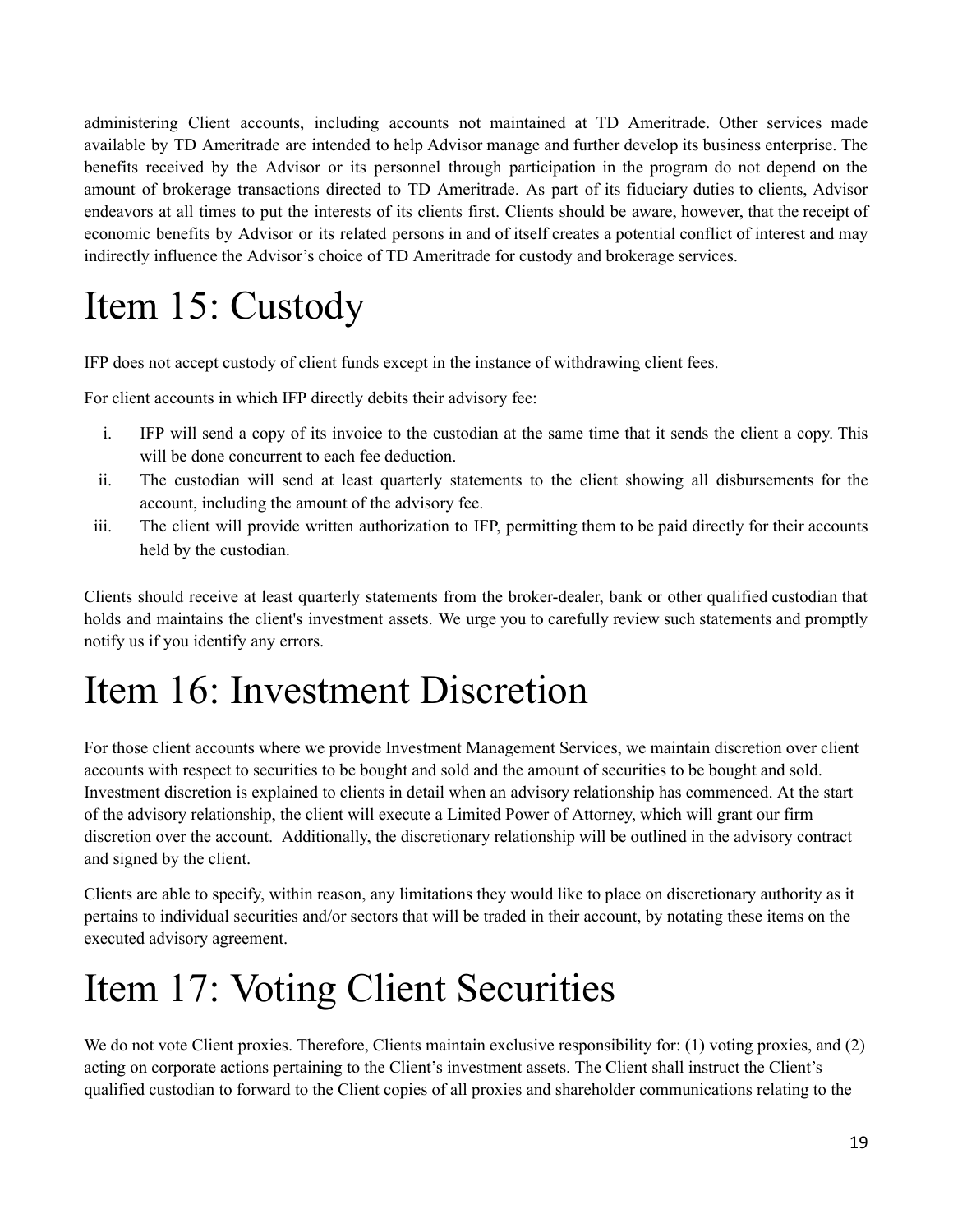Client's investment assets. If the client would like our opinion on a particular proxy vote, they may contact us at the number listed on the cover of this brochure.

In most cases, you will receive proxy materials directly from the account custodian. However, in the event we were to receive any written or electronic proxy materials, we would forward them directly to you by mail, unless you have authorized our firm to contact you by electronic mail, in which case, we would forward you any electronic solicitation to vote proxies.

# <span id="page-19-0"></span>Item 18: Financial Information

Registered Investment Advisers are required in this Item to provide you with certain financial information or disclosures about our financial condition. We have no financial commitment that impairs our ability to meet contractual and fiduciary commitments to clients, and we have not been the subject of a bankruptcy proceeding.

We do not have custody of client funds or securities or require or solicit prepayment of more than \$500 in fees per client six months or more in advance.

# <span id="page-19-1"></span>Item 19: Requirements for State-Registered Advisers

## **Riley Poppy**

Born: 1992

## **Educational Background**

- 2015 Bachelor's Finance, University of Washington
- 2018 CFP, Northwestern University

## **Business Experience**

- 02/2019 Present, Ignite Financial Planning, LLC, Founder and Chief Compliance Officer (CCO)
- $04/2018 12/2018$ , Vestory, LLC, Financial Advisor
- 10/2016 02/2018, Cambridge Investment Research, Inc., Registered Representative
- 10/2016 02/2018, Cambridge Investment Research Advisors, Inc., Investment Advisor Representative
- $10/2016 02/2018$ , The Finity Group, Financial Advisor
- $\cdot$  09/2015 09/2016, Revive Education, Inc., Co-Founder and President
- $\cdot$  07/2015 09/2015, Russell Investments, Securities Lending Analyst
- 09/2011 06/2015, Unemployed, Student

## **Professional Designations, Certifications, Licensing & Exams**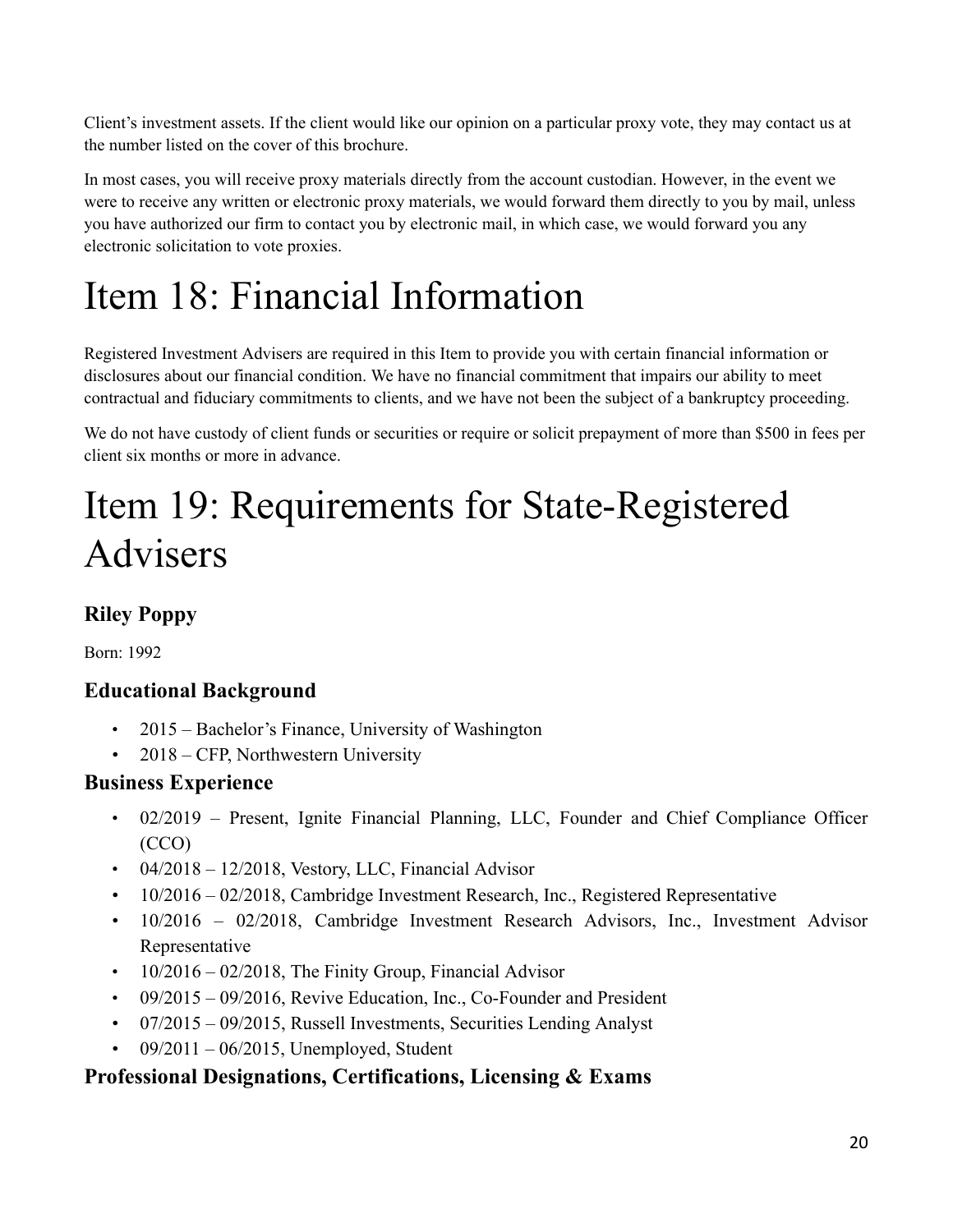**CFP (Certified Financial Planner)**®**:** The CERTIFIED FINANCIAL PLANNER™, CFP® and federally registered CFP (with flame design) marks (collectively, the "CFP® marks") are professional certification marks granted in the United States by Certified Financial Planner Board of Standards, Inc. ("CFP Board").

The CFP® certification is a voluntary certification; no federal or state law or regulation requires financial planners to hold CFP® certification. It is recognized in the United States and a number of other countries for its (1) high standard of professional education; (2) stringent code of conduct and standards of practice; and (3) ethical requirements that govern professional engagements with clients. Currently, more than 71,000 individuals have obtained CFP® certification in the United States.

To attain the right to use the CFP® marks, an individual must satisfactorily fulfill the following requirements:

- Education Complete an advanced college-level course of study addressing the financial planning subject areas that CFP Board's studies have determined as necessary for the competent and professional delivery of financial planning services, and attain a Bachelor's Degree from a regionally accredited United States college or university (or its equivalent from a foreign university). CFP Board's financial planning subject areas include insurance planning and risk management, employee benefits planning, investment planning, income tax planning, retirement planning, and estate planning;
- Examination Pass the comprehensive CFP® Certification Examination. The examination includes case studies and client scenarios designed to test one's ability to correctly diagnose financial planning issues and apply one's knowledge of financial planning to real-world circumstances;
- Experience Complete at least three years of full-time financial planning-related experience (or the equivalent, measured as 2,000 hours per year); and
- Ethics Agree to be bound by CFP Board's *Standards of Professional Conduct*, a set of documents outlining the ethical and practice standards for CFP® professionals.

Individuals who become certified must complete the following ongoing education and ethics requirements in order to maintain the right to continue to use the CFP® marks:

- Continuing Education Complete 30 hours of continuing education hours every two years, including two hours on the *Code of Ethics* and other parts of the S*tandards of Professional Conduct*, to maintain competence and keep up with developments in the financial planning field; and
- Ethics Renew an agreement to be bound by the *Standards of Professional Conduct*. The *Standards* prominently require that CFP® professionals provide financial planning services at a fiduciary standard of care. This means CFP® professionals must provide financial planning services in the best interests of their clients.
- CFP® professionals who fail to comply with the above standards and requirements may be subject to CFP Board's enforcement process, which could result in suspension or permanent revocation of their CFP® certification.

Riley Poppy holds the professional certification of **BFA (Behavioral Financial Advisor)**™**:** The BEHAVIORAL FINANCIAL ADVISOR™ and BFA™ are professional certification marks granted in the United States by Kaplan Professional Academy.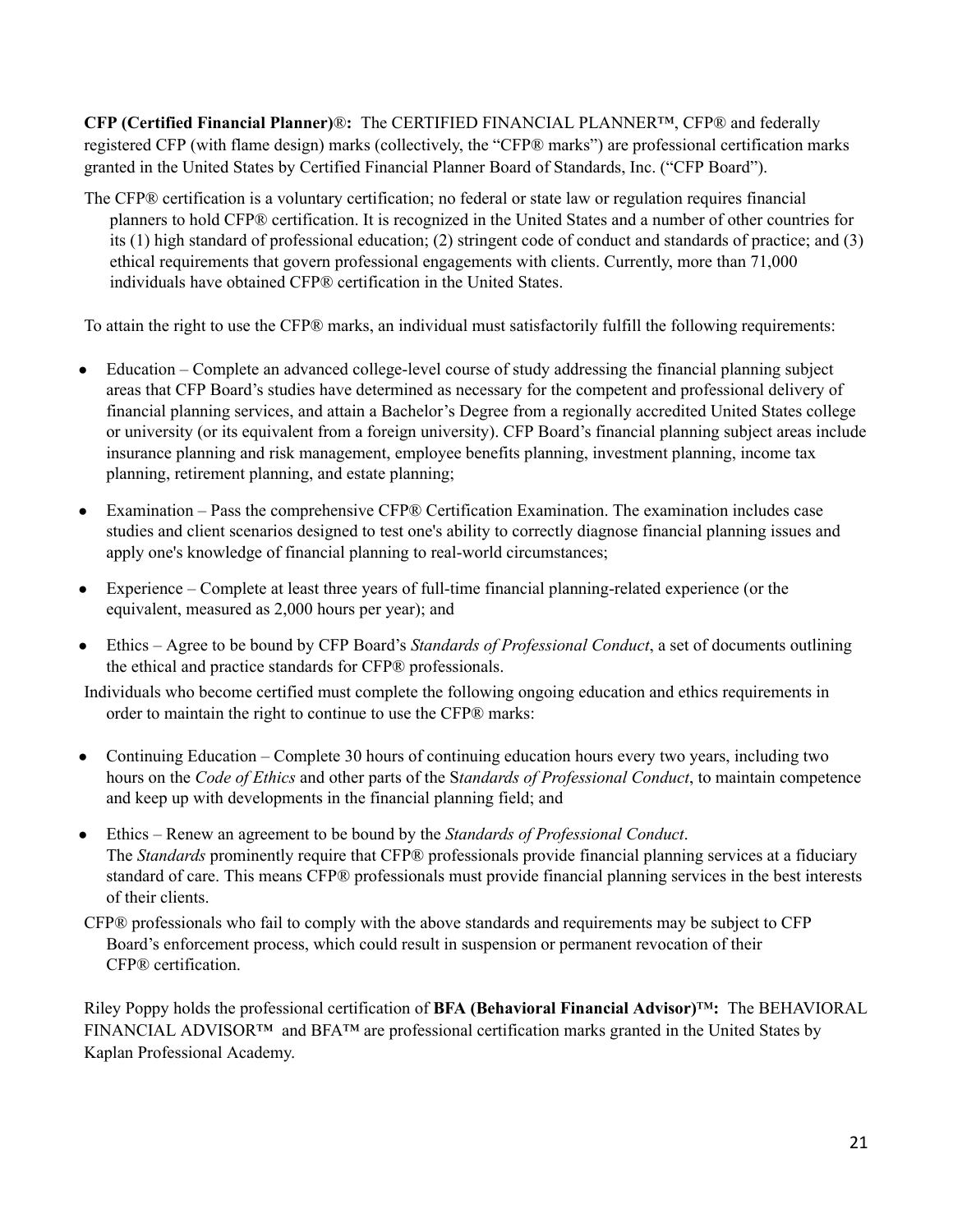The BFA™ certification is a voluntary certification; no federal or state law or regulation requires financial planners to hold BFA™ certification.

To attain the right to use the BFA™ marks, an individual must satisfactorily fulfill the following requirements:

- Education Complete a course of study addressing the psychological, physiological, and behavioral characteristics that affect financial planning, both as the advisor and for the clients. Kaplan Professional Academy subject areas for the BFA™ include: psychology of behavior, the certainty of uncertainty, behavioral financial advice, aligning values, and financial planning as it correlates with these subjects.
- Examination Pass the comprehensive BFA™ Certification Examination. The examination includes case studies and client scenarios designed to test one's ability to correctly diagnose behavioral financial advising issues and apply one's knowledge of behavioral finance to real-world and client-specific circumstances

Individuals who become certified must complete the following ongoing education requirements in order to maintain the right to continue to use the BFA™ marks:

• Continuing Education – Complete 16 hours of continuing education hours every two years to maintain competence and keep up with developments in the financial planning and behavioral financial advising fields.

#### **CTS**™*-* **Certified Tax Specialist**™ **:**

The CTS™ certification is the first of its kind in the industry and has proven effective in helping reducing clients' tax obligations. With CTS™ knowledge and strategies, candidates can offer expert guidance on

- Who must file an income tax return
- The impact of current tax regulations on individuals, couples, families, and business owners
- Business income and home businesses
- Tax credits, itemized deductions, and retirement plans
- LLCs and S corporations

Additional areas of study include a review of the IRS statute of limitations, interest, and penalty provisions; business ownership as a tax shelter; specific calculations around withholding, estimated payments, and FICA taxes; comparative retirement plan distribution options; and deductibility of expense related to home ownership and real estate.

### **Certified Student Loan Professional (CSLP®)**

Financial Advisors having earned the Certified Student Loan Professional designation (CSLP®) understand the complexities of the student loan repayment options and have the advanced knowledge required to provide high quality student loan repayment planning advice within the scope of a holistic financial plan.

The CSLP® designation is issued by the Certified Student Loan Advisors Board of Standards. Applicants are required to have two years of industry experience in financial services or a Bachelor's degree in business or finance from an accredited college university AND to hold a license and/or registration in a regulated financial services industry. Continuing education requirements include annual completion of video modules.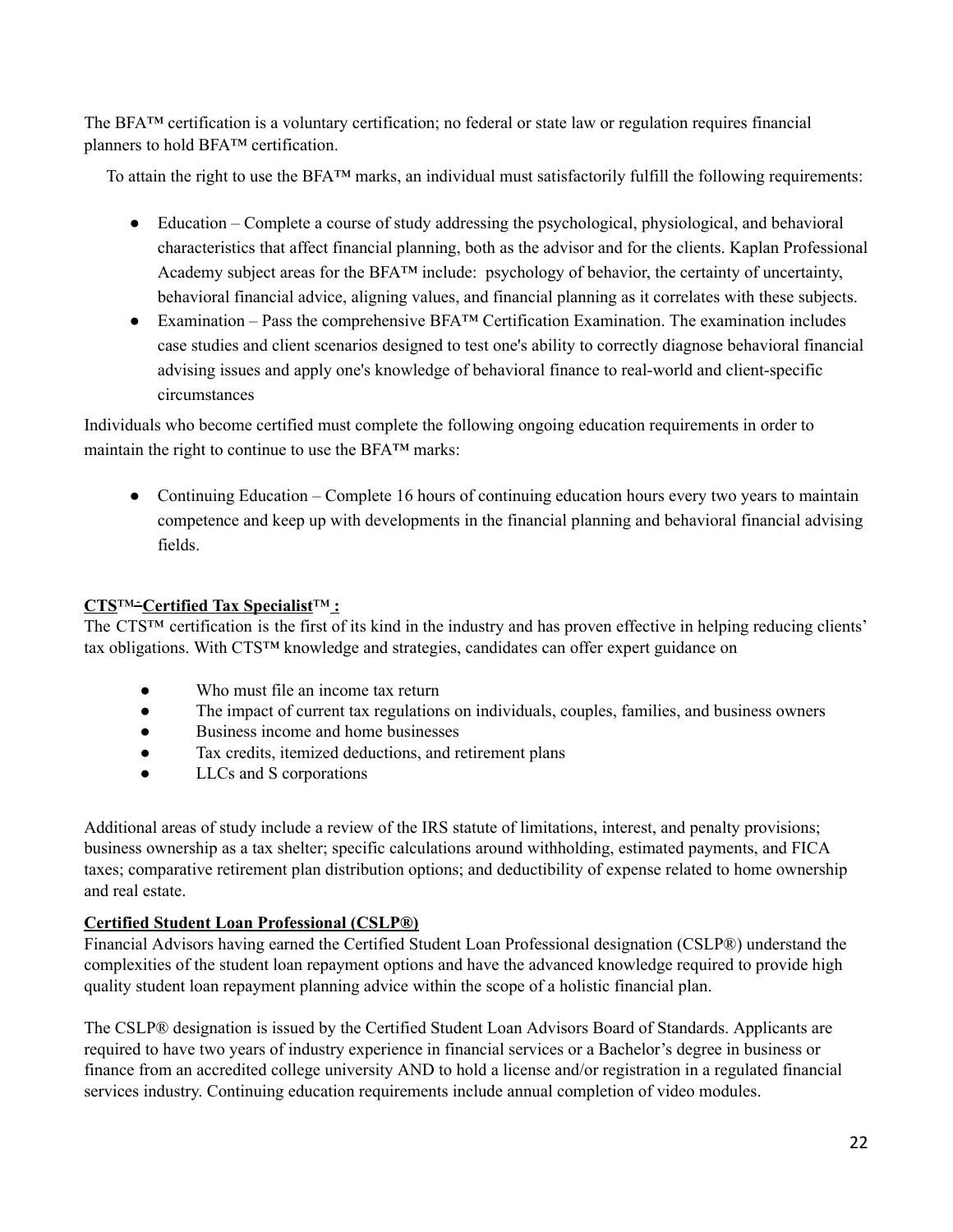## **Other Business Activities**

Riley Poppy is not involved with outside business activities.

### **Performance-Based Fees**

IFP is not compensated by performance-based fees.

## **Material Disciplinary Disclosures**

No management person at Ignite Financial Planning, LLC has ever been involved in an arbitration claim of any kind or been found liable in a civil, self-regulatory organization, or administrative proceeding.

## **Material Relationships That Management Persons Have With Issuers of Securities**

Ignite Financial Planning, LLC, nor Riley Poppy, have any relationship or arrangement with issuers of securities, in addition to what is described in Item 10.

### **Additional Compensation**

Riley Poppy does not receive any economic benefit from any person, company, or organization, in exchange for providing clients advisory services through IFP.

### **Supervision**

Riley Poppy, as Founder and Chief Compliance Officer (CCO) of IFP, is responsible for supervision. At this time, Riley Poppy is the only employee of the firm and maintains a written compliance manual outlining supervisory procedures. Riley Poppy is responsible for supervising his own activities. This compliance manual is reviewed no less than annually. In the event additional employees are added to the firm, they will attest to having received the compliance manual and participate in annual ongoing compliance training. Riley Poppy may be contacted at the phone number on this brochure supplement.

### **Requirements for State Registered Advisers**

Riley Poppy has NOT been involved in an arbitration, civil proceeding, self-regulatory proceeding, administrative proceeding, or a bankruptcy petition.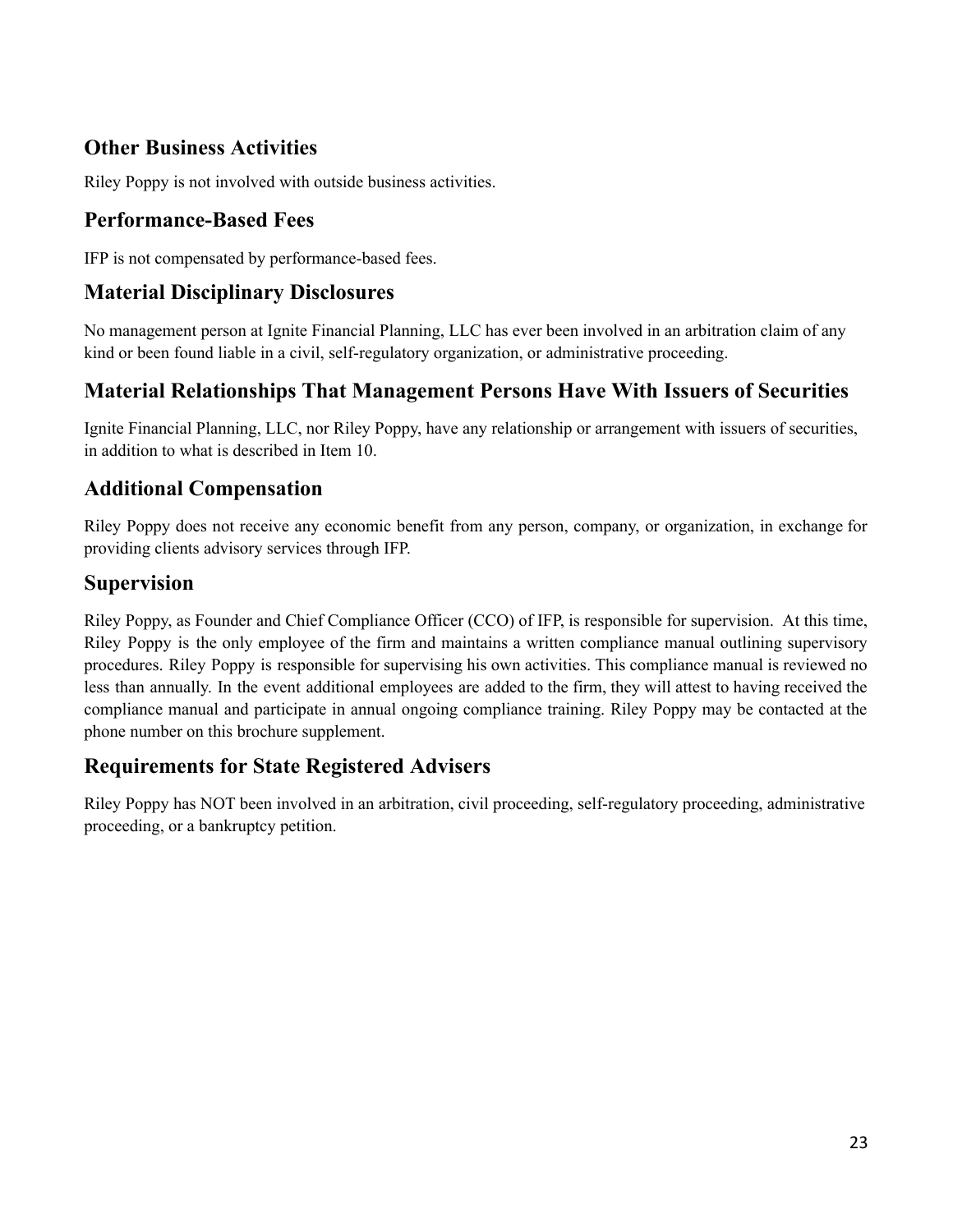## Ignite Financial Planning, LLC

2040 43rd Ave E #605 Seattle, WA 98112 (206) 486-6240

Dated January 6, 2022

## Form ADV Part 2B – Brochure Supplement

## <span id="page-23-0"></span>*For*

## **Riley Poppy Individual CRD# 6347536**

### Founder, and Chief Compliance Officer

This brochure supplement provides information about Riley Poppy that supplements the Ignite Financial Planning, LLC ("IFP") brochure. A copy of that brochure precedes this supplement. Please contact Riley Poppy if the IFP brochure is not included with this supplement or if you have any questions about the contents of this supplement.

Additional information about Riley Poppy is available on the SEC's website at [www.adviserinfo.sec.gov](http://www.adviserinfo.sec.gov/) which can be found using the identification number Individual CRD# 6347536.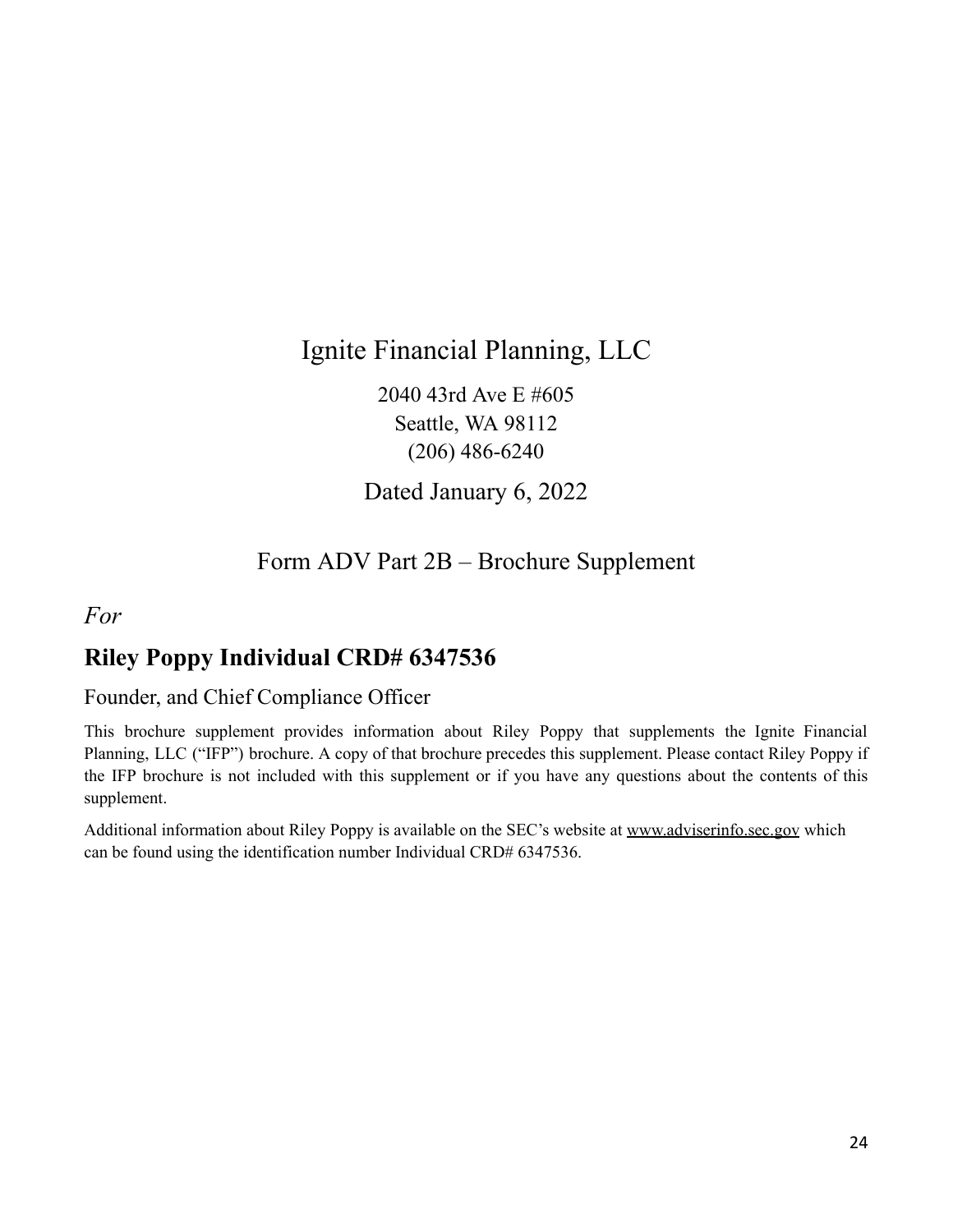# Item 2: Educational Background and Business Experience

## **Riley Poppy**

Born: 1992

## **Educational Background**

- 2015 Bachelor's Finance, University of Washington
- 2018 CFP, Northwestern University

## **Business Experience**

- 02/2019 Present, Ignite Financial Planning, LLC, Founder and Chief Compliance Officer (CCO)
- $\cdot$  04/2018 12/2018, Vestory, LLC, Financial Advisor
- $10/2016 02/2018$ , Cambridge Investment Research, Inc., Registered Representative
- 10/2016 02/2018, Cambridge Investment Research Advisors, Inc., Investment Advisor Representative
- $10/2016 02/2018$ , The Finity Group, Financial Advisor
- $\cdot$  09/2015 09/2016, Revive Education, Inc., Co-Founder and President
- $\cdot$  07/2015 09/2015, Russell Investments, Securities Lending Analyst
- $09/2011 06/2015$ , Unemployed, Student

## **Professional Designations, Licensing & Exams**

- **CFP (Certified Financial Planner)**®**:** The CERTIFIED FINANCIAL PLANNER™, CFP® and federally registered CFP (with flame design) marks (collectively, the "CFP® marks") are professional certification marks granted in the United States by Certified Financial Planner Board of Standards, Inc. ("CFP Board").
- The CFP® certification is a voluntary certification; no federal or state law or regulation requires financial planners to hold CFP® certification. It is recognized in the United States and a number of other countries for its (1) high standard of professional education; (2) stringent code of conduct and standards of practice; and (3) ethical requirements that govern professional engagements with clients. Currently, more than 71,000 individuals have obtained CFP® certification in the United States.

To attain the right to use the CFP® marks, an individual must satisfactorily fulfill the following requirements:

• Education – Complete an advanced college-level course of study addressing the financial planning subject areas that CFP Board's studies have determined as necessary for the competent and professional delivery of financial planning services, and attain a Bachelor's Degree from a regionally accredited United States college or university (or its equivalent from a foreign university). CFP Board's financial planning subject areas include insurance planning and risk management, employee benefits planning, investment planning, income tax planning, retirement planning, and estate planning;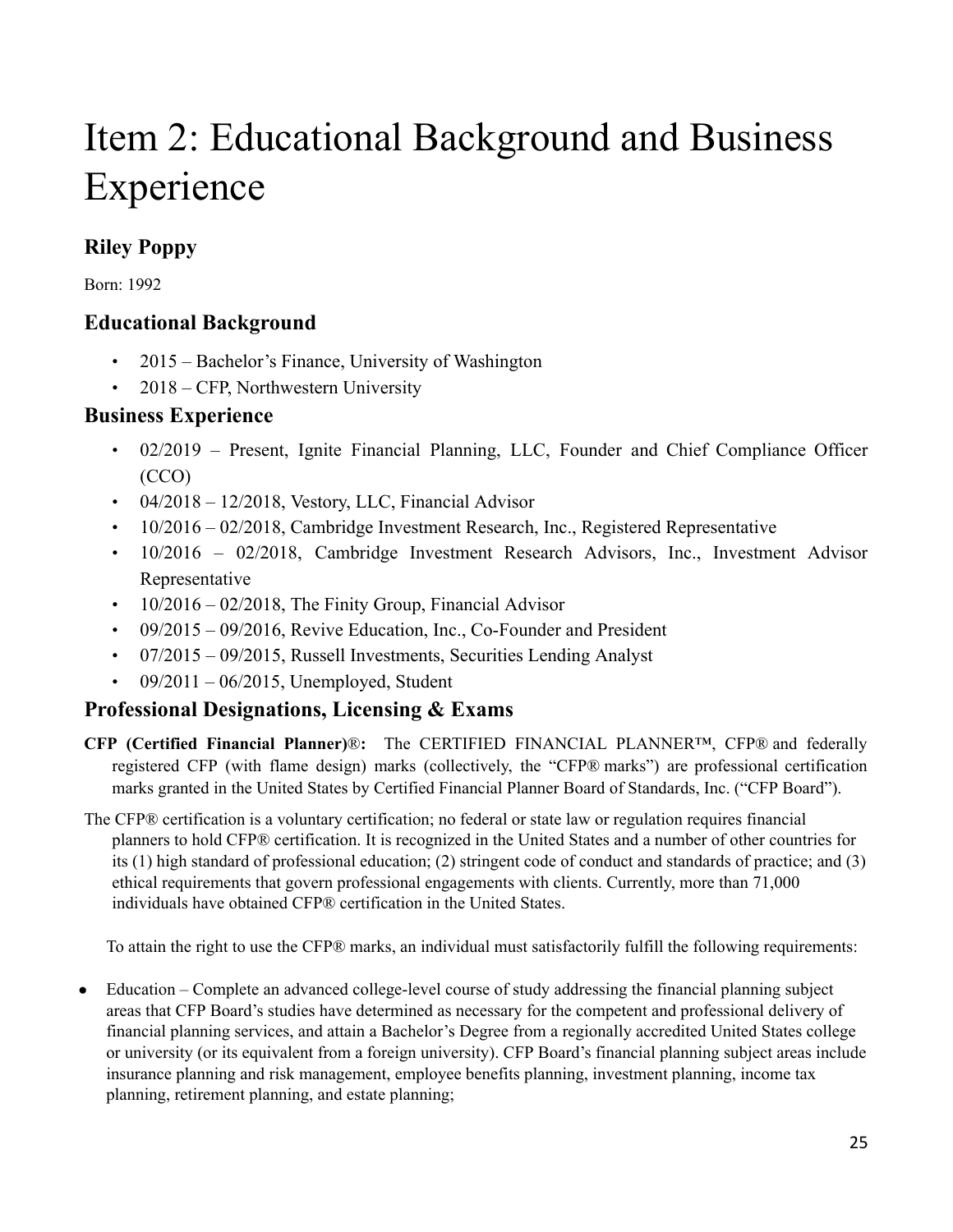- Examination Pass the comprehensive CFP® Certification Examination. The examination includes case studies and client scenarios designed to test one's ability to correctly diagnose financial planning issues and apply one's knowledge of financial planning to real-world circumstances;
- Experience Complete at least three years of full-time financial planning-related experience (or the equivalent, measured as 2,000 hours per year); and
- Ethics Agree to be bound by CFP Board's *Standards of Professional Conduct*, a set of documents outlining the ethical and practice standards for CFP® professionals.

Individuals who become certified must complete the following ongoing education and ethics requirements in order to maintain the right to continue to use the CFP® marks:

- Continuing Education Complete 30 hours of continuing education hours every two years, including two hours on the *Code of Ethics* and other parts of the S*tandards of Professional Conduct*, to maintain competence and keep up with developments in the financial planning field; and
- Ethics Renew an agreement to be bound by the *Standards of Professional Conduct*. The *Standards* prominently require that CFP® professionals provide financial planning services at a fiduciary standard of care. This means CFP® professionals must provide financial planning services in the best interests of their clients.
- CFP® professionals who fail to comply with the above standards and requirements may be subject to CFP Board's enforcement process, which could result in suspension or permanent revocation of their CFP® certification.

Riley Poppy holds the professional certification of **BFA (Behavioral Financial Advisor)**™**:** The BEHAVIORAL FINANCIAL ADVISOR™ and BFA™ are professional certification marks granted in the United States by Kaplan Professional Academy.

The BFA™ certification is a voluntary certification; no federal or state law or regulation requires financial planners to hold BFA™ certification.

To attain the right to use the BFA™ marks, an individual must satisfactorily fulfill the following requirements:

- Education Complete a course of study addressing the psychological, physiological, and behavioral characteristics that affect financial planning, both as the advisor and for the clients. Kaplan Professional Academy subject areas for the BFA™ include: psychology of behavior, the certainty of uncertainty, behavioral financial advice, aligning values, and financial planning as it correlates with these subjects.
- Examination Pass the comprehensive BFA™ Certification Examination. The examination includes case studies and client scenarios designed to test one's ability to correctly diagnose behavioral financial advising issues and apply one's knowledge of behavioral finance to real-world and client-specific circumstances

Individuals who become certified must complete the following ongoing education requirements in order to maintain the right to continue to use the BFA™ marks: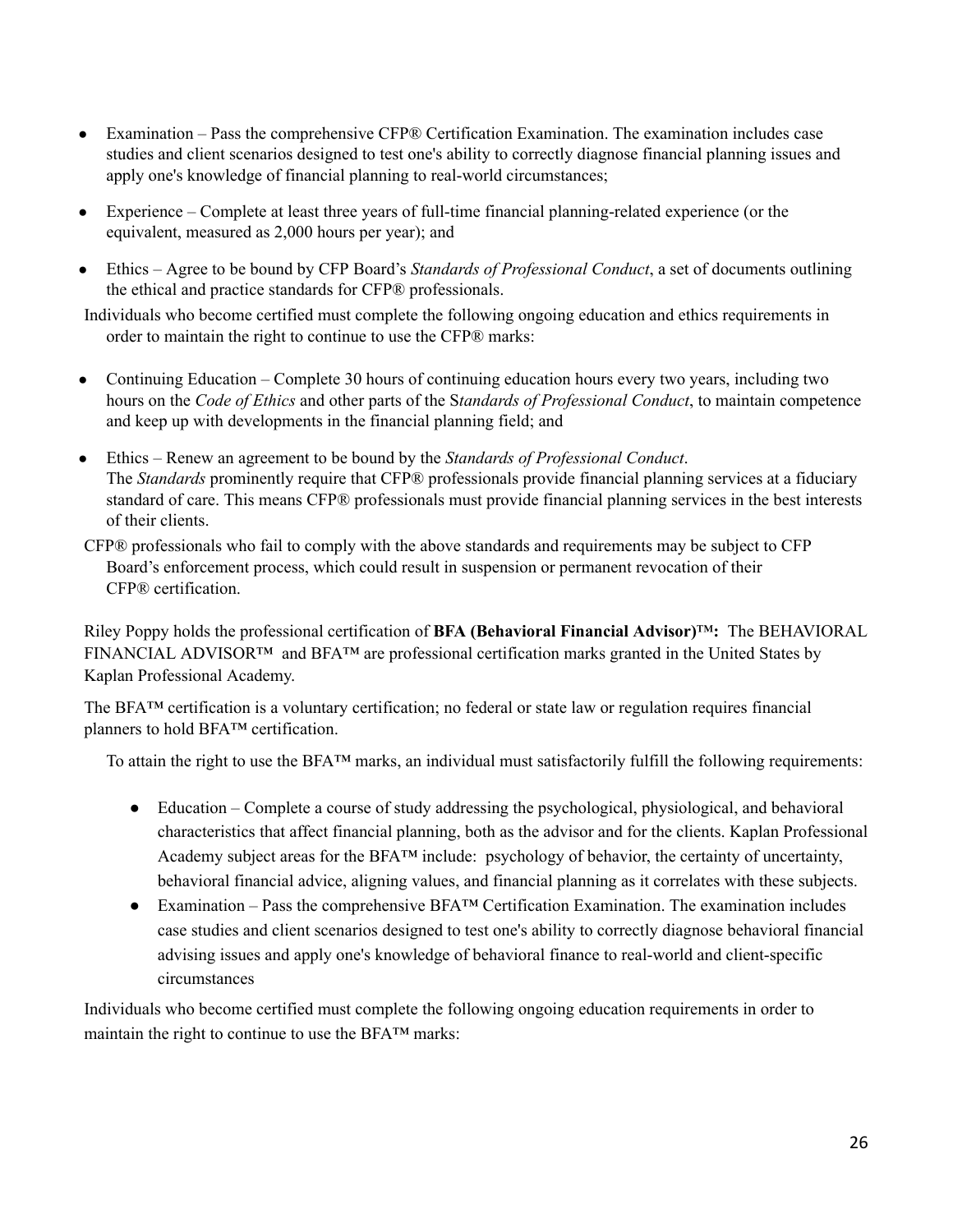• Continuing Education – Complete 16 hours of continuing education hours every two years to maintain competence and keep up with developments in the financial planning and behavioral financial advising fields.

### **CTS**™*-* **Certified Tax Specialist**™ **:**

The CTS™ certification is the first of its kind in the industry and has proven effective in helping reducing clients' tax obligations. With CTS™ knowledge and strategies, candidates can offer expert guidance on

- Who must file an income tax return
- The impact of current tax regulations on individuals, couples, families, and business owners
- Business income and home businesses
- Tax credits, itemized deductions, and retirement plans
- LLCs and S corporations

Additional areas of study include a review of the IRS statute of limitations, interest, and penalty provisions; business ownership as a tax shelter; specific calculations around withholding, estimated payments, and FICA taxes; comparative retirement plan distribution options; and deductibility of expenses related to home ownership and real estate.

#### **Certified Student Loan Professional (CSLP®)**

Financial Advisors having earned the Certified Student Loan Professional designation (CSLP®) understand the complexities of the student loan repayment options and have the advanced knowledge required provide to high quality student loan repayment planning advice within the scope of a holistic financial plan.

The CSLP® designation is issued by the Certified Student Loan Advisors Board of Standards. Applicants are required to have two years of industry experience in financial services or a Bachelor's degree in business or finance from an accredited college university AND to hold a license and/or registration in a regulated financial services industry. Continuing education requirements include annual completion of video modules.

## Item 3: Disciplinary Information

No management person at Ignite Financial Planning, LLC has ever been involved in an arbitration claim of any kind or been found liable in a civil, self-regulatory organization, or administrative proceeding.

## Item 4: Other Business Activities

Riley Poppy is not involved with outside business activities.

## Item 5: Additional Compensation

Riley Poppy does not receive any economic benefit from any person, company, or organization, in exchange for providing clients advisory services through IFP.